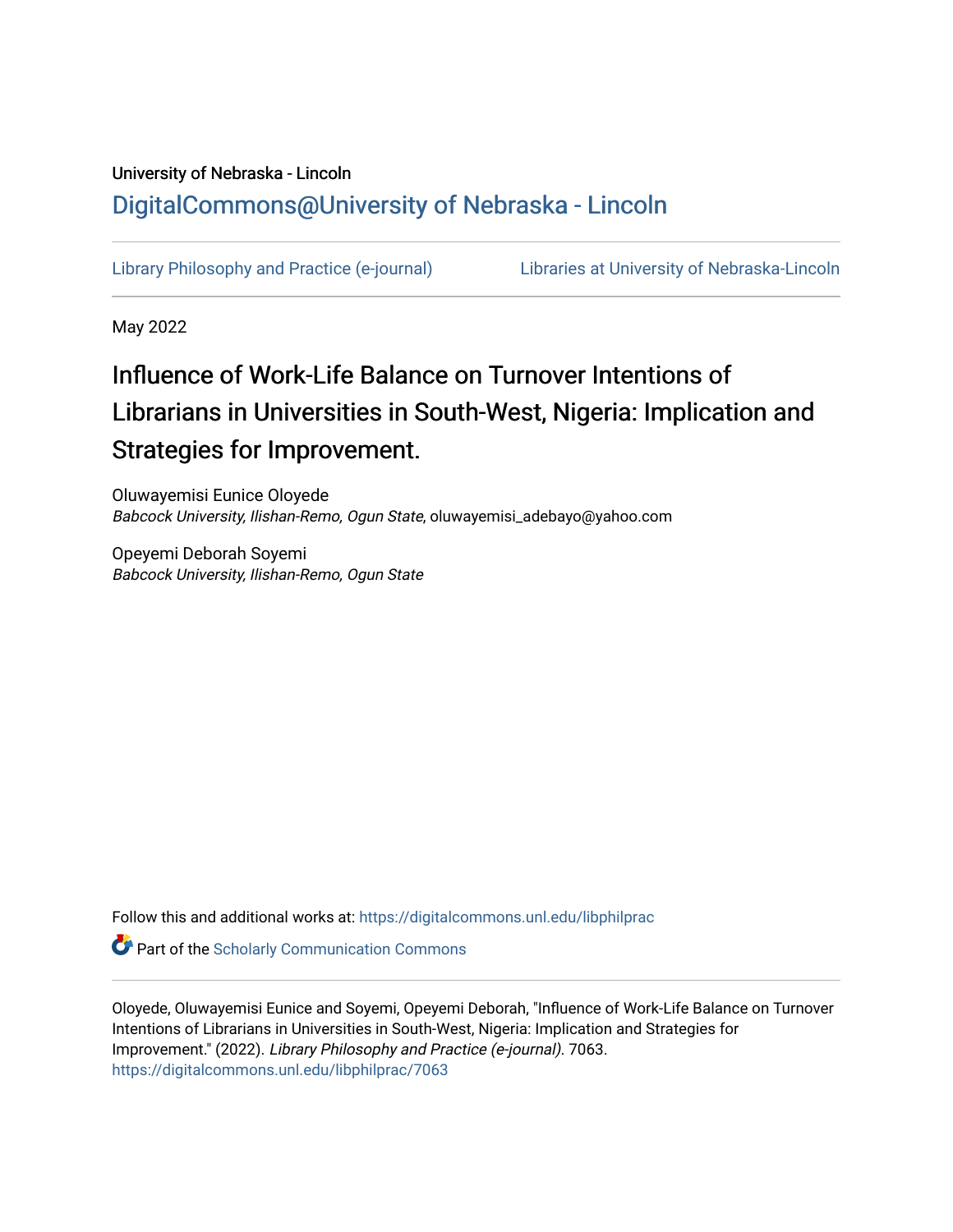## **Influence of Work-Life Balance on Turnover Intentions of Librarians in Universities in South-West, Nigeria: Implication and Strategies for Improvement.**

Oloyede, Oluwayemisi Eunice<sup>a</sup>\* and O. D Soyemi<sup>b</sup>

*Department of Information Resources Management Babcock University, Ilisan-Remo, Ogun State.*

Oluwayemisi Eunice Oloyede

yemisioloyede85@gmail.com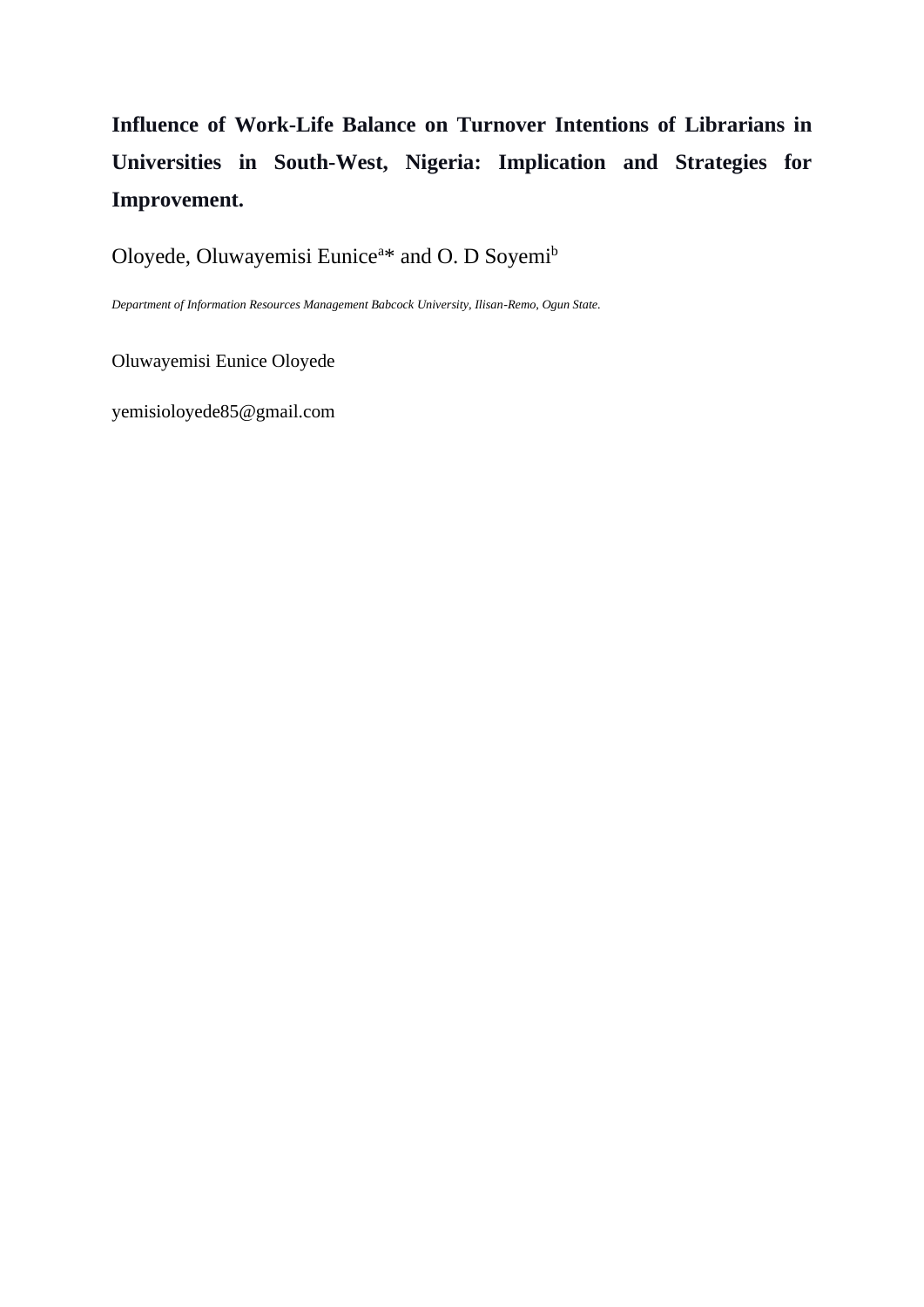## **Influence of Work-Life Balance on Turnover Intentions of Librarians in Universities in South-West, Nigeria: Implication and Strategies for Improvement.**

## **Abstract**

*Work-Life balance and turnover intentions are critical issues for employers and human resource managers. This is because of how crucial work and family are to employees and how significantly employees stand out as valuable assets for organization's competitive advantage. This study examined the influence of work-life balance on turnover intentions of librarians in universities and recommended strategies for improving librarians' work-life balance and reducing librarians' turnover intentions in academic libraries. The survey research design was adopted in this study. The study's population consisted of four hundred and twelve (412) academic librarians in universities in South-west, Nigeria. Taro Yamane's sample size determination formula and multi-staged sampling technique were used to determine and select a sample size of two hundred and three (203) librarians for the study. For data collection, a validated structured questionnaire was distributed with a 98.5% response rate. The findings of the study revealed that the level of turnover intentions among librarians in universities in South-west Nigeria is high (x̅= 3.43, SD= 1.10) on a 5-point scale. Librarians experience work-life balance to some extent (* $\bar{x}$  *= 3.39, SD 1.13) and work-life balance has a significant influence on turnover intentions of librarians in universities in South-west, Nigeria* (*F*  $_{(2, 197)}$  = 187.005, Adj.  $R^2 = 0.447$ ,  $P \leq 0.05$ ). The study concluded that work-life *balance is a contributory factor to librarians' intention to leave their jobs in universities in South-west, Nigeria. The study recommended that library administrators and university management adopt policies to improve the work-life balance and job satisfaction of librarians to mitigate turnover intentions.*

**Keywords:** Library, Librarians, Nigeria, Turnover intentions, Universities, Work-life balance.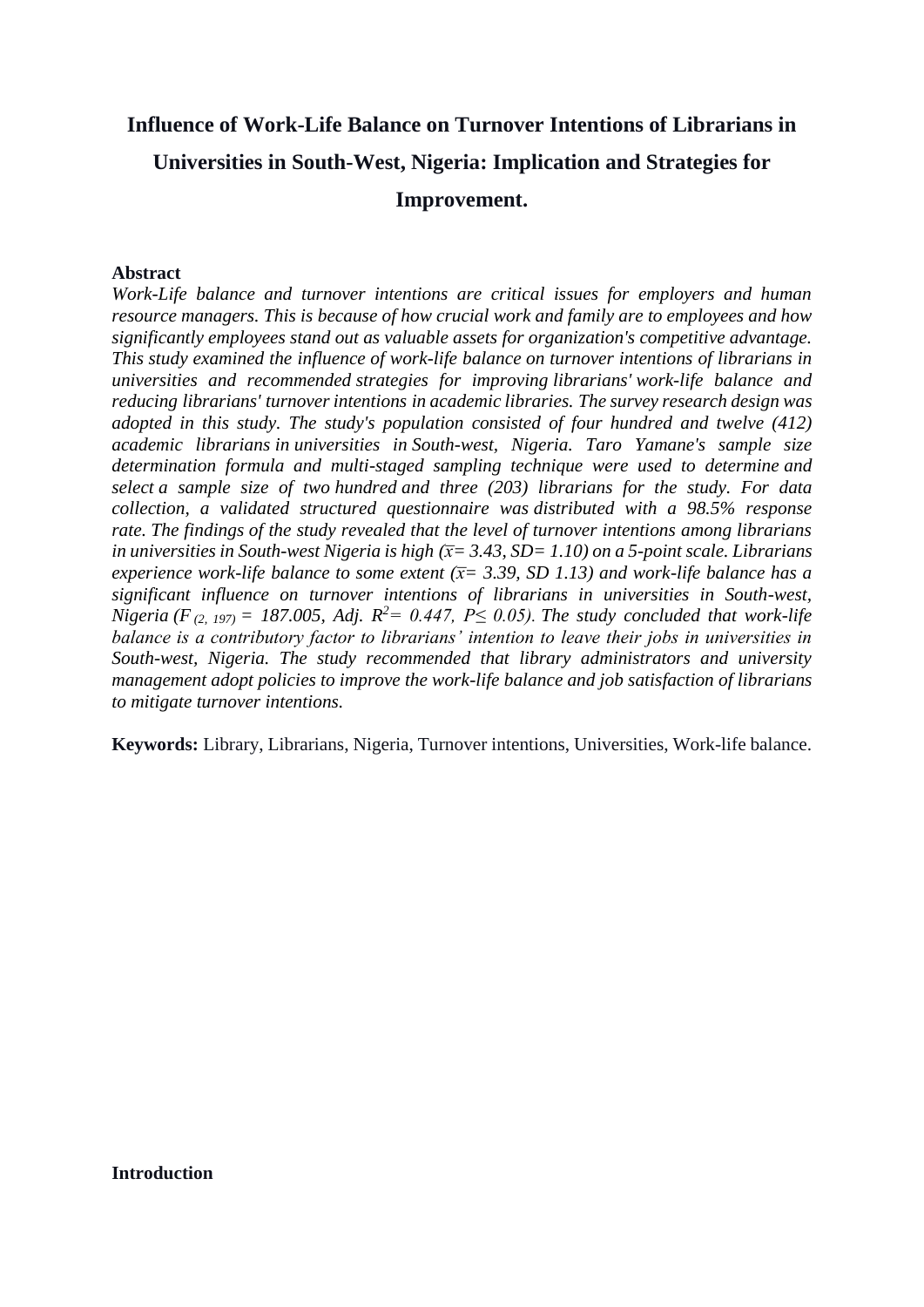Turnover intention is a global phenomenon of interest to researchers and organisations in various economic sectors, including health, military, oil and gas, information technology and education. This is however due to the significance of employees to organisations competitive advantage and overall success. Studies have shown that high employee turnover intention has negative consequences on overall performance and productivity of organisations including libraries (Masenya, Ngoepe & Jiyane, 2020). Turnover intentions among librarians have various repercussions, including lower morale and productivity, actual turnover, which results in a shortage of experienced and competent librarians, distruption of activities, knowledge loss, and increased cost of recruiting and training exercise.

Recent studies have reported a high rate of turnover intentions among librarians and information professionals in developed countries (Heady, Fyn, Kaufman, Hosier & Weber, 2020; Masenya, Ngoepe & Jiyane, 2020) and developing countries, especially Nigeria (Chidiadi, 2020; Aiyebelehin, Odiachi & Omoregie, 2020; Omeluzor, 2018; Idiegbeyan-Ose, Opeke, Nwokeoma & Osinulu, 2018; Olusegun, 2013; Nyamubarwa, 2013). In fact, the study of Hamzat, Abata-Ebire, Ogunjinmi and Babarinde (2020) confirms the high rate of turnover intentions among librarians, revealing that 66% of library and information professionals have the intention of quitting their jobs.

Scholars have a consensus that employees who intend to quit an organization rarely put in their best; they naturally give little of their energy at work and mostly exhibit counterproductive behaviour (Xiong & Wen, 2020). In the same vein, librarians with turnover intentions engage in unproductive behaviors such as persistent lateness, absenteeism, knowledge hoarding, low morale and low work efficiency (Masenya, 2019), all of which are detrimental to the library's success. Work-life balance, reward system, organisational justice, leadership, library infrastructure, demographic variables, organisational culture, job satisfaction are job variables that have been identified as contributory factors to librarian's high turnover intention (Chidiadi, 2020; Aiyebelehin, Odiachi & Omoregie, 2020; Omeluzor, 2018; Idiegbeyan-Ose, Opeke, Nwokeoma, & Osinulu, 2018; Olusegun, 2012).

The concept of work-life balance (WLB) which is described as an employee's ability to work while still fulfilling their obligations towards their family and others outside of work (Lestari & Margaretha, 2021), has been an area of continuous interest to organizations, researchers, and employees over the last three decades. This is due to technological advancements and frequent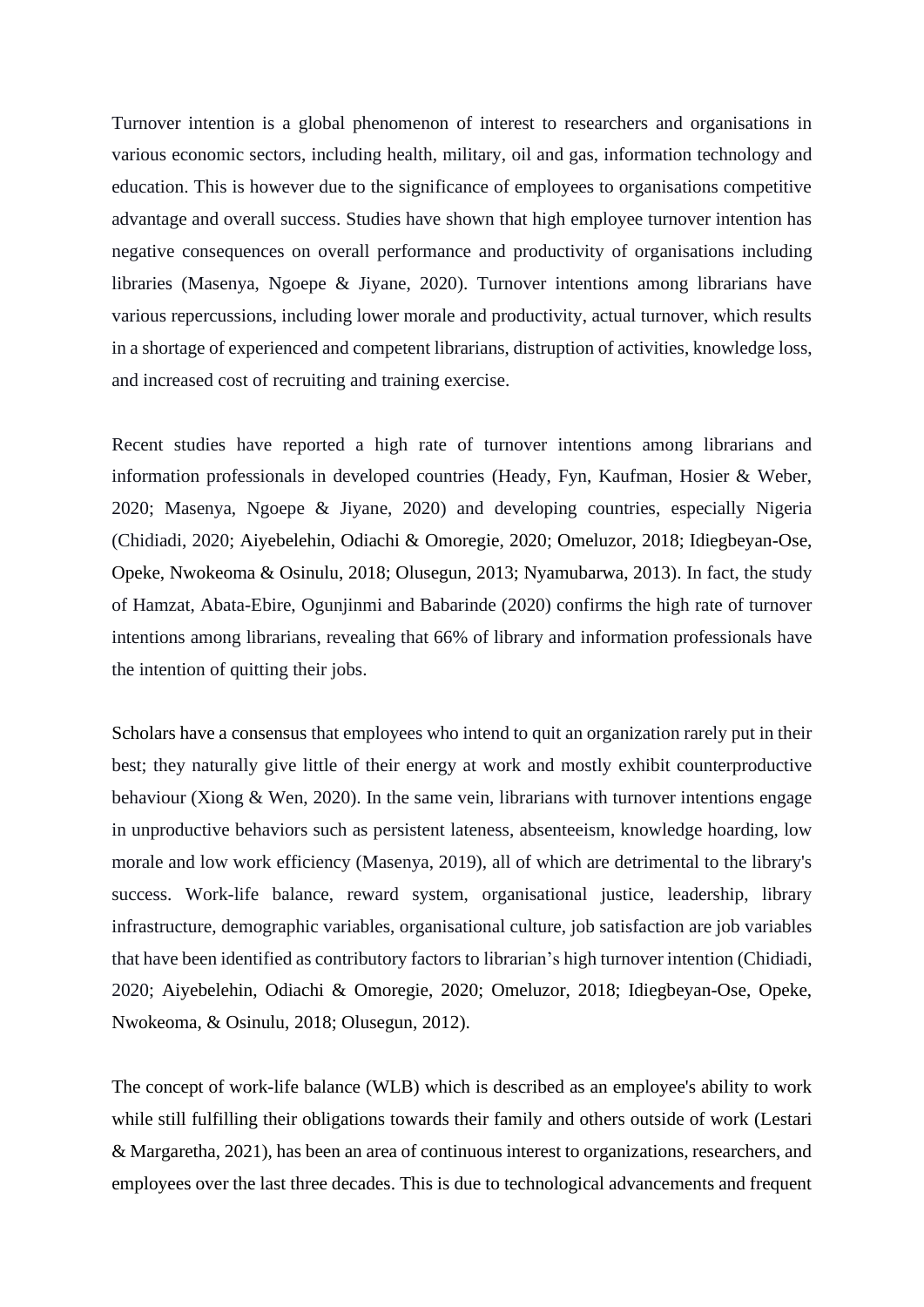changes in the economic, and cultural value systems which have led to increased workload, extended working hours, acquisition of multiple skills, and several challenges militating against a healthy balance between work and the home front. As a result, today's work environment is characterized by inevitable conflict between employees' work and personal lives (Durodola & Mamudu, 2020).

Various studies have examined the relevance of work-life balance in retaining employees and its influence on health and quality of life (Gragnano, Simbula & Miglioretti, 2020; Greenhaus, Collins & Shaw,2003), turnover intentions (Kaushalya & Perera, 2018; Tan, 2018) and employee turnover (Nassiuma, 2018; Aman, Shah & Kakakhel, 2020). However, despite the interest in employee work-life balance, employees' turnover intentions, especially among librarians, are still high. The increased rate of turnover intentions of librarians and the consequences for university libraries and higher institution of learning makes this study significant. This paper therefore seeks to examine the influence of work-life balance on librarian's turnover intentions in university libraries in South-west, Nigeria and it is sectioned as follows; the conceptual and empirical review of work-life balance and turnover intentions, methodology, data analysis, discussion of findings and possible recommendations to address and minimize turnover intentions among librarians in Nigerian university libraries.

## **Objectives of the Study**

This study's specific objectives are to:

- 1. determine the level of the turnover intention among librarians in university libraries in South-West, Nigeria
- 2. ascertain the extent to which work-life balance is experienced by librarians in university libraries in South-West, Nigeria

## **Research Questions**

- 1. What is the level of the turnover intentions of librarians in university libraries in Nigeria?
- 2. To what extent do librarians experience work-life balance in university libraries in Nigeria?

## **Hypothesis**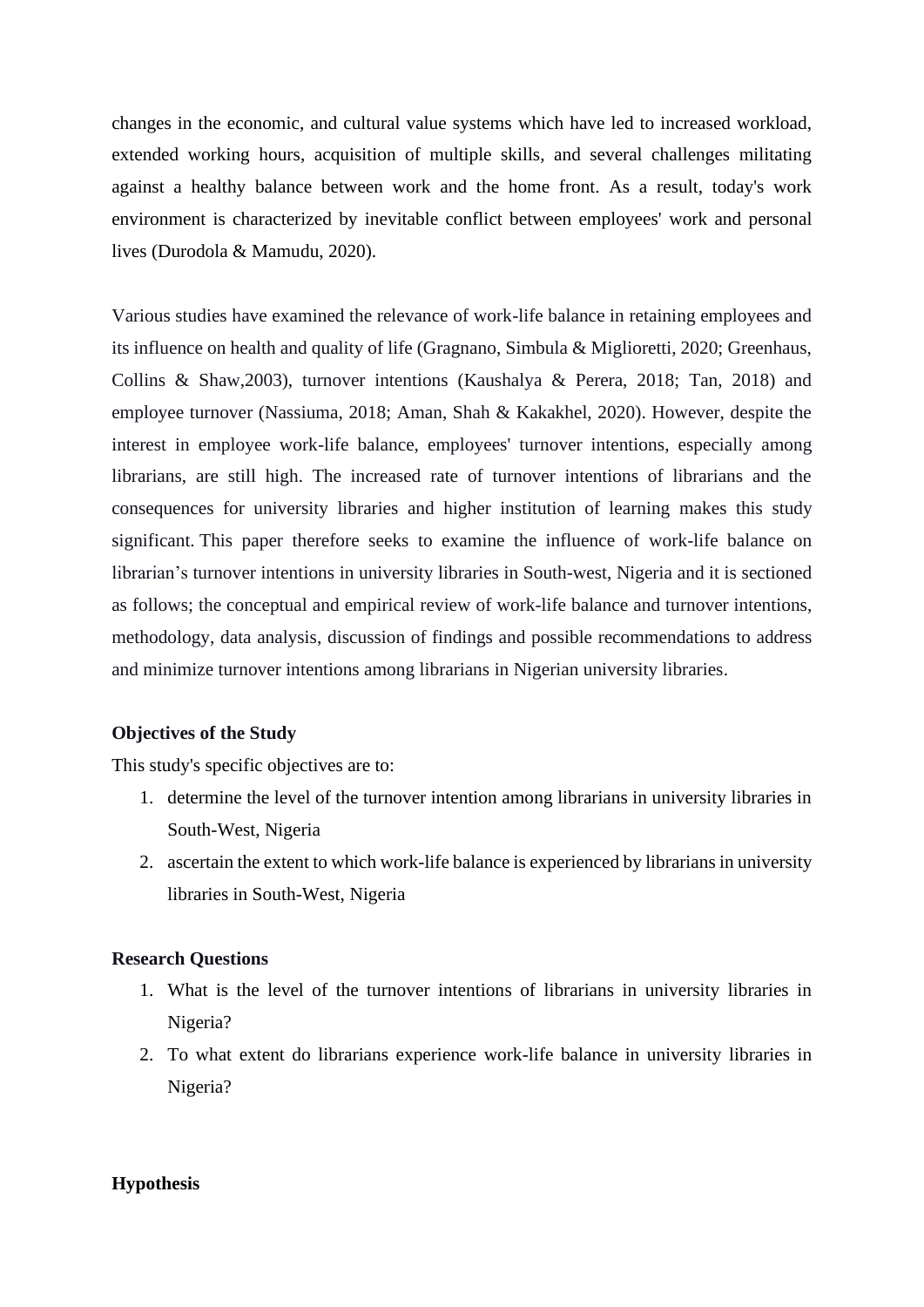**H01:** work-life balance has no significant influence on turnover intentions of librarians in universities in South-West, Nigeria.

## **Literature Review**

## **Concept of Work-life Balance**

Over the last three decades, there has been a massive interest in work-life balance literature. Work-family enrichment, work-family affair, Work-family conflict, work-family balance are concepts that explain the collaboration between work and family, which remain the most critical domain to an employee. In early literature, the work-life interface was originally represented as Work-family conflict (WFC), which describes the clash that arises when an employee's work interferes with family roles or vice versa. For many years, studies on the work-family interface were viewed from a conflict perspective (Suifan, Abdallah & Diab, 2016) which assumes work and family roles to be mutually exclusive. In order words, the involvement demand of one role interferes with the other role. This perspective emanates from the role theory and scarcity hypothesis (Sieber, 1974), which asserts that participating in multiple roles inevitably causes conflict as time and energy are fixed.

Early studies on work-life balance also centred on women increased participation in paid employment, which implied combining professional duties with the domestic role of a wife and mother. However, in recent times, the dual work and family responsibilities has slowly caught up with the men, who also struggle between their work and family/social life. Today, a parallel paradigm shift has taken place in the work-life field with emphasis on the possible coexistence and integration of work and family life (Suifan, Abdallah & Diab, 2016), rather than viewing work and family as conflicting roles. As a result, the concept of work family conflict has long been outshined with the concept of work-life balance.

Work-life balance has been described in a variety of ways by various scholars. According to Greenhaus, Collins, and Shaw (2003) Work-life balance is an individual's equal level of engagement with work and family roles. Contrarily, Akinyele, Peters, and Akinyele (2016) opined that work-life balance is not necessarily the dedication of an equal amount of time to work and other roles; rather, work-life balance is considered a fulfillment level over integrating the two critical roles of an employee. In order words, work-life balance is the ability to minimize conflict between work and other responsibilities while not necessarily spending equal time in each (Wong, Bandar & Saili, 2017). A subjective evaluation of the harmony between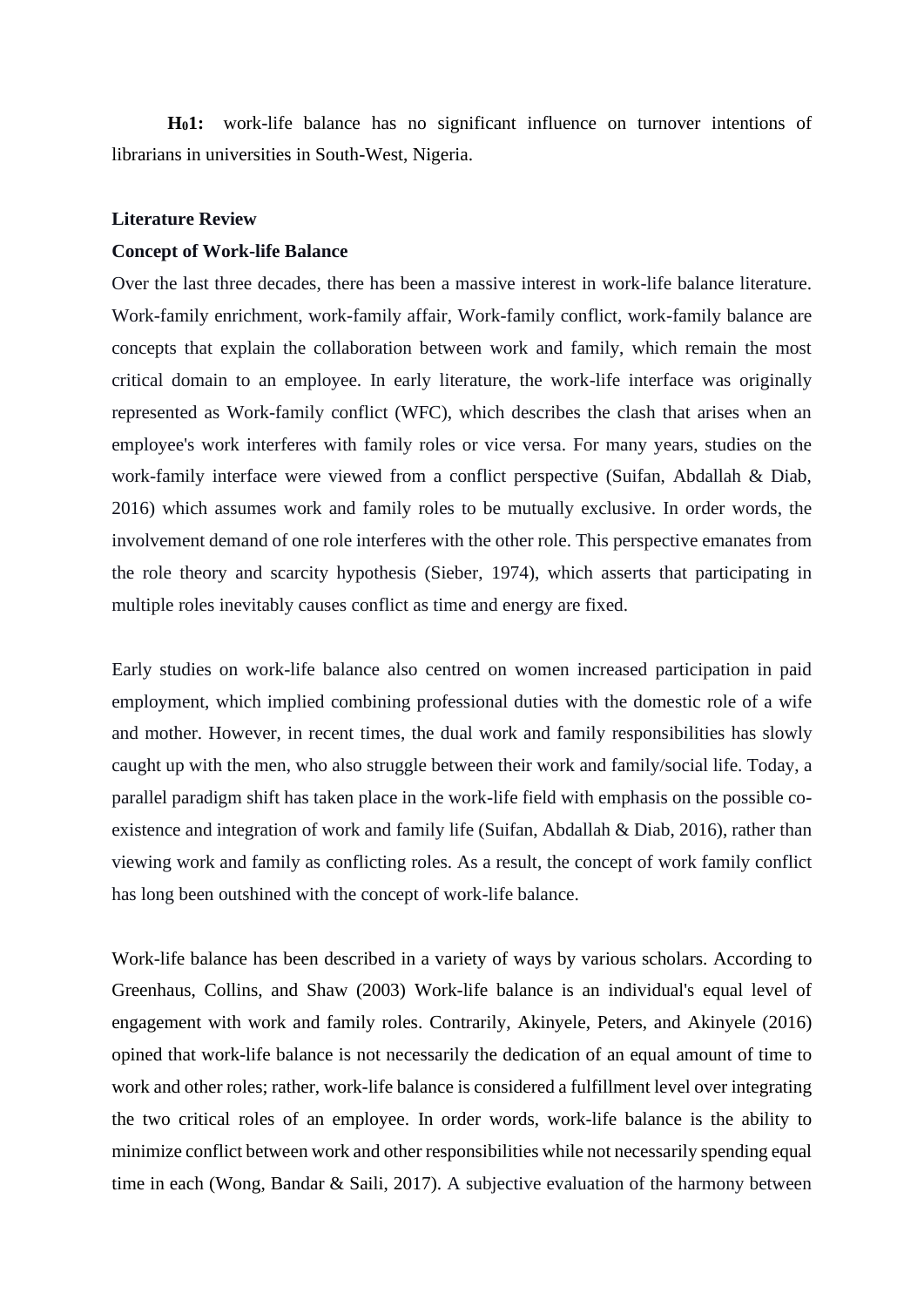an individual's work and non-work activities is regarded as work-life balance (Brough, Timms, O'Driscoll, Kalliath, Siu, Sit & Lo, 2014). This implies that work-life balance maybe best described from an individual's perspective of what balance is. Work-life balance describes how employees are involved and satisfied with their work and family roles.

Three (3) dimensions of work-life balance identified by Fisher-McAulay et al. (2003) and validated by Hayman (2005) are work interference with personal life (WIPL), personal life interference with work (PLIW), and work/personal life enhancement (WPLE). WIPL describes the level to which work hampers on the personal life of an employer. These constructs include work-related factors that impair an employee's personal life. PLIW is the reverse of WIPL, as it indicates the extent to which personal life interferes with the work-life of an employee. Finally, WPLE captures how work and personal life enhances each other. The above dimensions of work-life balance view work-life balance from the approach of conflict and enrichment. While work and personal life may be a barrier to each other, they could also enrich each other because the activities of each domain rub off positively on the other and vice versa.

The need for work-life balance arose from the emergence of technology, global, national, and local cultural changes in today's fast-paced environment, which continually affects both work, personal life, and their interaction with each other. Technology has somewhat distorted worklife boundaries, enabling employees to work anytime and anywhere, consequently leading to long work hours. Also, organizations' approach of 'doing more with less, the increasing trend in part-time jobs, and compulsory paid overtime increase employees' workload expectations, making work-life balance a mirage. Finding and maintaining a suitable balance between work and another facet of life is challenging for most employees and according to a recent OECD (2019) better life index, which rated 38 nations based on how effectively employees can balance their work and personal lives, the Western European and Scandinavian countries such as the Netherlands, Denmark, and France came top, followed by other parts of Europe. Turkey, Mexico, South Korea, Israel, and Japan, on the other hand, had the lowest score. Surprisingly, the United States, United Kingdom, and Australia all scored low (CEO Magazine, 2018). One may say that employees would naturally organize their roles in a hierarchy of significance. However, this is not always the case, particularly when one role requires greater time and employee involvement.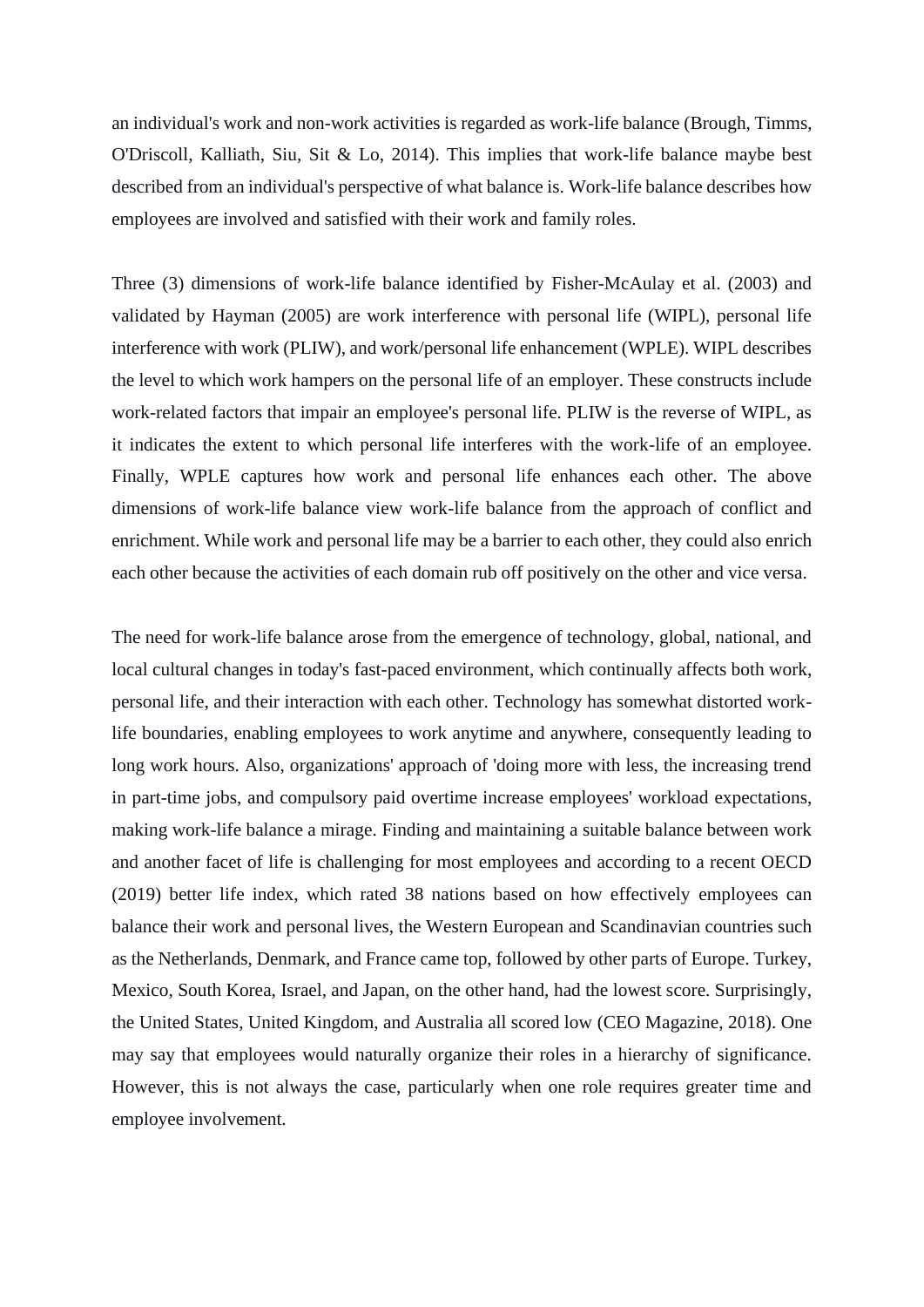Leading multinationals such as Microsoft, Hewlett Packard (HP), and Shell have adopted work-life balance as an effective human resource tool (Dunne, 2007). This is because these organizations recognize the influence of work-life balance in attracting and retaining a competent workforce, gaining organizational commitment, and achieving overall success. Moreover, organizations that provide employees with work-life balance benefits are generally perceived as supportive of employees' personal needs. Despite how crucial work-life balance initiatives are to employees and employers, some employers are adamant about adopting these good practices. Chemirmir, Musebe and Nassiuma (2017) opined that bad management, assumption of incurring more cost may be responsible for the resistance to work-life balance policies. WLB has been linked with positive outcomes such as productivity, performance, commitment, and low turnover intentions (Akinyele, Peters & Akinyele, 2016; Wong, Bandar & Saili, 2017; Oludayo, Falola, Ahaka & Fatogun, 2018;). Therefore, many organizations employ family-friendly programs to support employees in achieving work-life balance. Structural support programs include flexible work arrangements, teleworking, job redesign, decreased workloads, and parental leave, and cultural supports include supportive supervisors and organizational climate.

While organizations in the western and developed countries recognize and have adopted worklife balance initiatives such as flexitime, to increase the satisfaction and performance of workers (De Sivatte, Gordon, Rojo, & Olmos, 2015), most developing countries, especially Nigeria are just getting to recognize the value of work-life balance. Moreso, several literatures have reported high turnover intentions and actual turnover rates among librarians, due to the dissatisfaction with work-life balance (ACRL, 2019; Abdien, 2019; Fyn, Heady, Foster-Kaufman, and Hosier, 2019; Masenya, 2019). Therefore, it becomes necessary to investigate the state of work-life balance among librarians in Nigerian universities, understand its influence on turnover intentions and possibly come up with strategies to minimize turnover intentions.

#### **Concept of Turnover Intentions**

Fishbein and Ajzen (1975) described turnover intentions as an employee's behavioral desire to leave an organization. According to Tett and Meyer (1993) turnover intention is an employee's deliberate and conscious preparation to leave an organization. Mobley (1982) regarded turnover intention as the last phase in the decision-making process before an employee exits an organization. Turnover intention is defined as the rate at which an employee is willing to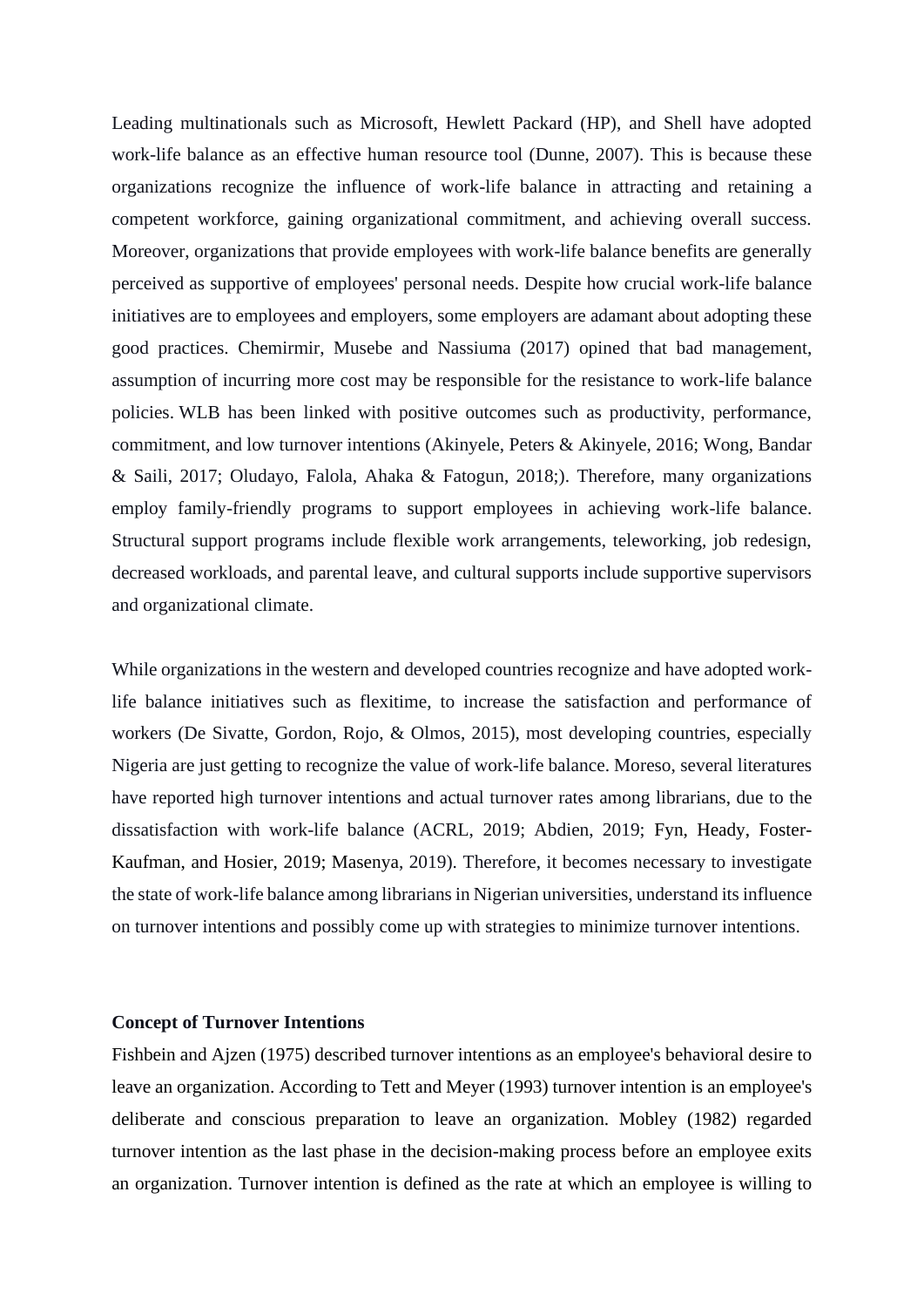resign from an organization. Drawing from the definitions above, turnover intention may be described as an employee's thought and wilful plan to resign from their current job in the near future.

Turnover intentions which have been conceptualized as an employees' intention to leave an organization voluntarily, constitute a significant source of concern for employers in various sectors globally. According to Idiegbeyan-Ose, Opeke, Nwokeoma and Osinulu (2018) librarians' turnover intentions has an impact on institutional sustainability and ranking. Employees who have intentions to leave an organisation rarely contribute their best efforts and thisin turn affects services delivery and employee performance. Various studies have identified turnover intention as a predictor of turnover in organizations, implying that the predictor of an employee leaving an organization is the turnover intention (Alla & Rajaa, 2019). Therefore, when turnover intentions are high, the turnover rate is also high. Organizations who are unable to manage employee turnover judiciously are bound to face challenges such as understaffing, reduced quality of service, loss of knowledge, increased workload on available staff, increased recruitment and training costs.

## **Influence of Work-Life Balance on Librarians Turnover Intentions**

Work and family stand to be the most significant domains in the life of employees including librarians; therefore, the inability of an employee to balance these two vital domains results in stress that often leads to an employee's intention to resign from an organization (Chemirmir, Musebe & Nassiuma, 2017). However, achieving work-life balance will lead to greater employee job engagement, commitment, and performance (Jaharuddin & Zainol, 2019). From literature, work-life balance is considered a key factor in employees' turnover intention with empirical evidence that indicates its significant influence on employee turnover intention in; the banking industries (Yuki & Muthia, 2018; Kaushalya & Perera 2018; Okeke, 2017), health care sector (Suifan, Abdallah & Diab, 2016), Flower industry (Chemirmir, Musebe & Nassiuma, 2017), ICT (Kaushal, 2019; Oosthuizen, Coetzee & Munro, 2016), hospitality and tourism (Nwinyokpugi, 2017; Tumangkeng, Tumbuan & Tielung, 2019), apparel industry (Kumara & Fasana, 2018) academia (Lok, Ling, Ponnampalam & Chen, 2019) and libraries (Townsend and Buggs, 2018; Fyn, Heady, Foster-Kaufman & Hosier, 2019; Maseya; 2020).

Oosthuizen, Coetzee, and Munro (2016) investigated the impact of work-life balance and job satisfaction on the turnover intentions of 79 employees in a South African IT company and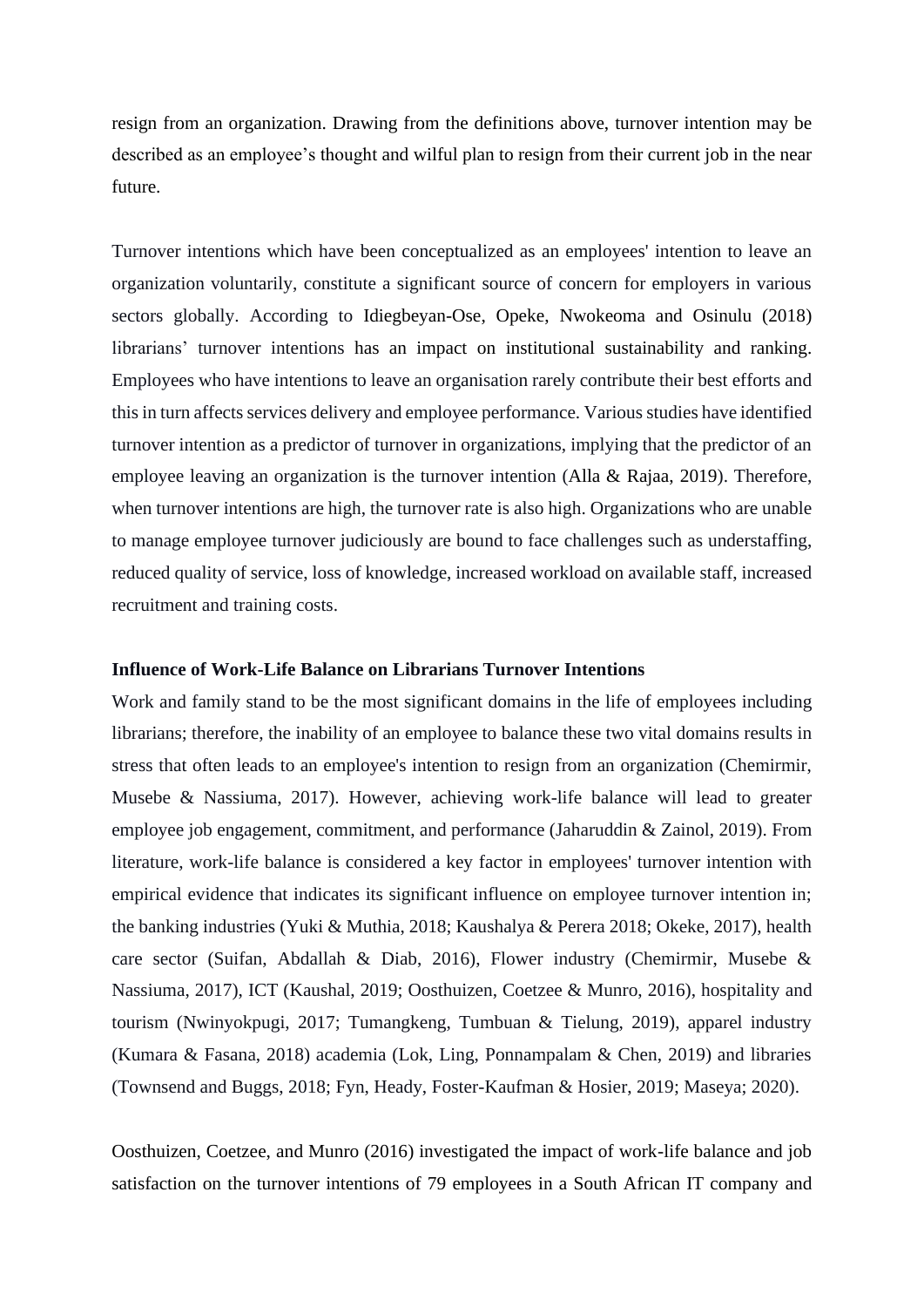reported a relatively low level of work-life balance among employees which consequently had a significantly negative relationship with job satisfaction and a positive relationship with turnover intention. This report confirms that work-life balance experiences, whether positive or negative, significantly predict job satisfaction and employee turnover intentions. Similarly, the study of Kaushalya and Perera (2018) indicated that work-life balance influenced turnover intention negatively among employees of selected private banks in Sri Lanka. The study of Jaharuddin and Zainol (2019) also revealed a direct relationship between work-life balance, job engagement, and turnover intentions, and reported that work-life balance explains 24% of the variance in turnover intentions. In general, the findings of these studies indicates that the greater the work-life balance, the more engaged and satisfied employees are with their jobs and the less likely they are to quit.

Work-life balance is a critical concern among employees as it directly affects health, performance, and job satisfaction (Okeke, 2017). Work-life balance is crucial in maintaining good health and peace of mind and failure to attain it comes with negative health consequences. Mensah and Adjei's (2020) study of employees in Europe reported a significant link between poor work-life balance and poor self-reported health. Work-life balance contribute to good health, and it is beneficial to the general well-being of employees. However, poor work-life balance increases stress, lowers quality of life, and eventually limits employee effectiveness at work (Lestari & Margaretha, 2021). This detrimental impact on employee health has a ripple effect on the organization as a whole. According to the UK's Mental Health Foundation (2020), work-related stress costs the country 10.4 million working days each year.

According to reports from the study of Masenya, Ngoepe and Jiyane (2020) which examined the determining factors of librarian's turnover intention in South Africa, 51% of librarians have turnover intentions due to dissatisfaction with their work-life balance amidst other factors. Similarly, findings from the study of Fyn, Heady, Foster-Kaufman, and Hosier (2019) indicated that the second most common personal factor determining librarians' turnover is dissatisfaction with work-life balance. Due to the complexities of academic librarians' work and the constant change in a librarian's roles, attaining a balance between work and family roles is complicated.

To corroborate the above assertion, Townsend and Bugg (2018) in their study reported workload (47%), institutional policies (40%), schedule flexibility (26%), management (25%), and concerns about career advancement and recognition (40%) as hindrances of a perfect work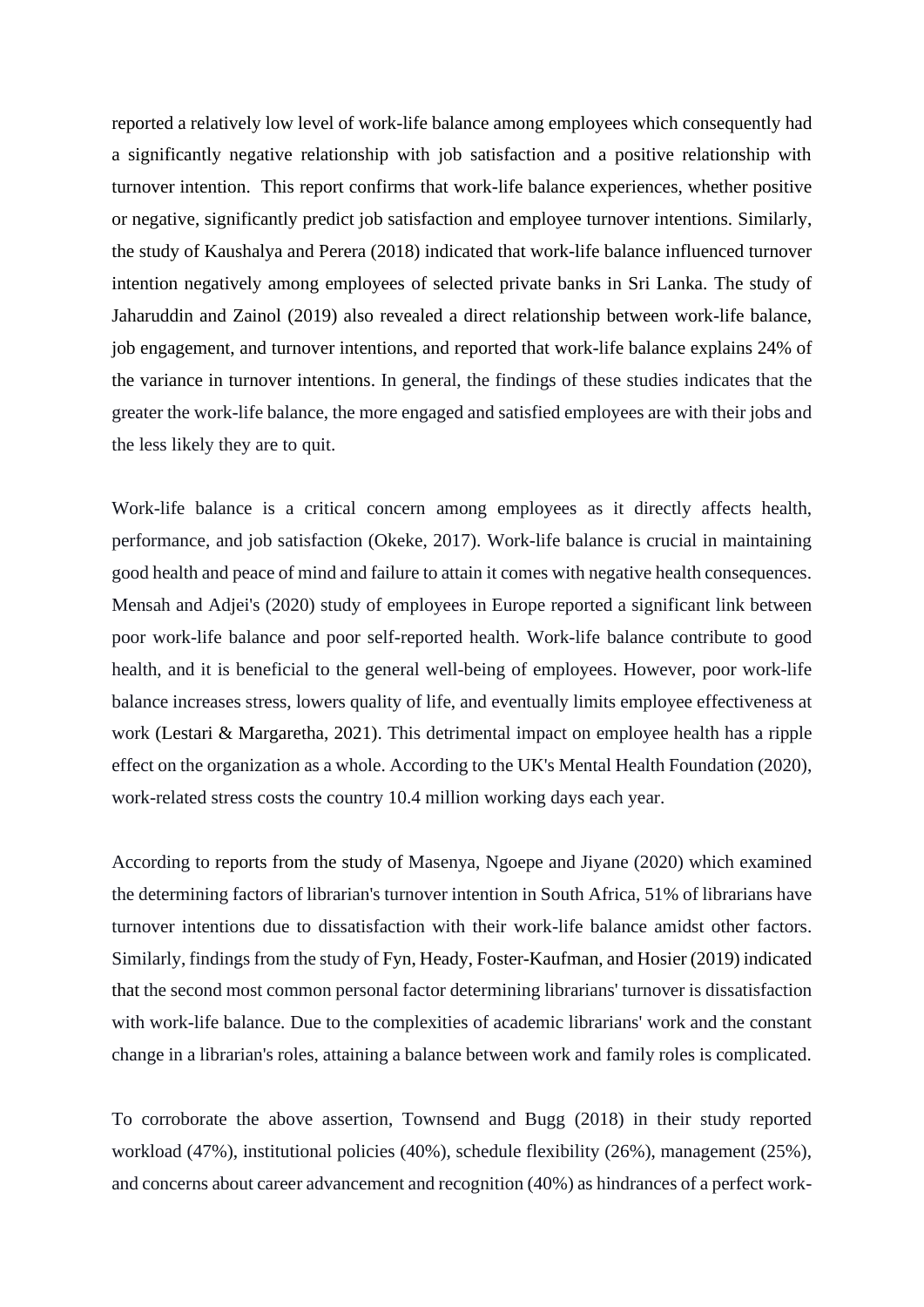life balance for academic librarians in the workplace. As a result of the concerns about worklife balance, 40% of librarians consider quitting their current position to attain an excellent work-life balance and 31 % would leave the profession altogether to attain an excellent worklife balance. Although the significance of work-life balance is acknowledged in developed countries, according to Townsend and Bugg (2018), in higher learning institutions in America, little emphasis is placed on librarians' work-life balance compared to that of other teaching staff. The same scenario is obtainable in Nigeria. However, academic librarians also have increasing work responsibilities due to changing ICT trends, just as the case is with faculty members. They are also expected to meet up with research publications while dealing with family/personal life.

The above submissions imply that work-life balance significantly affects librarians' turnover intentions globally as employees who are unable to balance their work and personal life have the desire to quit their jobs. According to Chemirmir, Musebe and Nassiuma (2017) study, 63.5% of employees who experience conflicts between their work schedule and personal life decided to leave the organization. The study of Turnea and Prodan (2020) further affirms the significance of work-life balance, reporting that work-life balance has the highest significance on employee retention among other factors such as reward and management behaviour. Since work and family remain the two most essential domains in an individual's life, and in a real sense, compensation received by an employee is valueless when there is no time outside the organization to spend it.

Work-life balance is vital for employees to offer effective organizational services (Samanta, Rautaray & Swain, 2020; Durodolu & Mamudu, 2020). It has been significantly associated with job satisfaction which invariably is a determinant for retention and enhanced productivity of the library employees (Oyetola, 2013). Librarians who have job satisfaction are most likely to put their best to deliver excellent services to library users. In furtherance, librarians' performance is largely determined by their commitment to the goals and values of the library. Work-life balance has been proven to significantly affect the commitment of library personnel (Fagbola, 2020).

Studies have shown that work-life balance is beneficial to both employee and employer (Greenhaus & Powell, 2006). Work-life balance practices create an enabling work environment and serve as a motivating factor to employees, it also helps to reduce counterproductive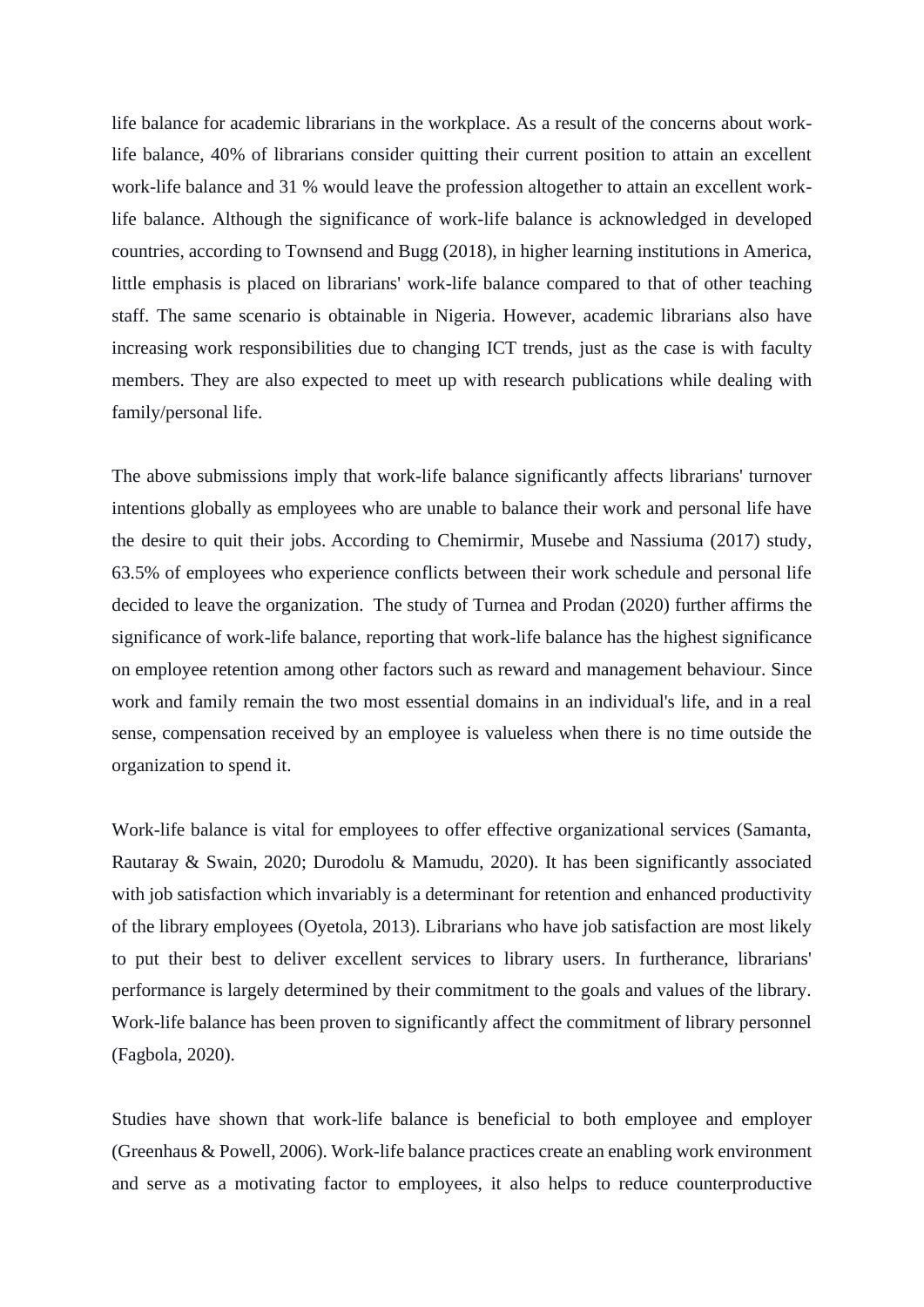attitudes such as absenteeism, lack of commitment, lack of employee engagement, turnover intentions, and actual turnover. Thus, in the long run, reducing organizational costs and maintaining competitive intelligence. On the other hand, turnover intentions reduce librarians' commitment and stem up counterproductive behaviour (Omeluzor 2018; Chukwu 2017; Masenya, Ngoepe & Jiyane, 2020; Xiong & Wen, 2020) which further leads to employee turnover, causing psychological distress, reduced productivity and quality of services, increased recruitment cost, work overload, and disruption in the workflow (Oluwafemi, 2010; Chukwu, 2019). Employee turnover intentions has a colossal effect on organizational turnover (Calecas, 2019), as organizations' overall efficiency is crippled when there is a high employee turnover rate (Saroop, 2020).

The university library is a service-oriented arm of the institution, and academic librarians are at the forefront of providing unique service to users, in addition to their teaching, research, and scholarly roles. For effective service delivery and achievement of the library's overall goals, capable and efficient librarians are paramount. Therefore, librarians' turnover intentions are considered a pressing people issue that must be addressed. Reports from the study of Townsend and Bugg (2019) affirm that librarians value work-life balance, and the inability to achieve work-life balance leads to adverse reactions such as stress and burnout, which further degenerates to dissatisfaction if unattended to (Akinyele, Peters & Akinyele, 2016). Work-life balance is unlikely to be the only determinant of employee turnover. However, when employees struggle to balance their work and personal life, their intention to leave increases.

## **3.0. Methodology**

The survey research design was adopted for this study. The population of this empirical study consists of 412 academic librarians in universities in South-west, Nigeria. A sample size of 203 was determined using Taro Yamane formula and selected using stratified random sampling. A structured questionnaire was used for data collection. 203 completed questionnaires were retrieved, however, only 199 were found useable, yielding a response rate of 98.5%. The collected data was analysed using descriptive statistics as well as multiple linear regression statistics. The questionnaire responses were coded and analysed using the Statistical Package for Social Sciences software (SPSS Version 22).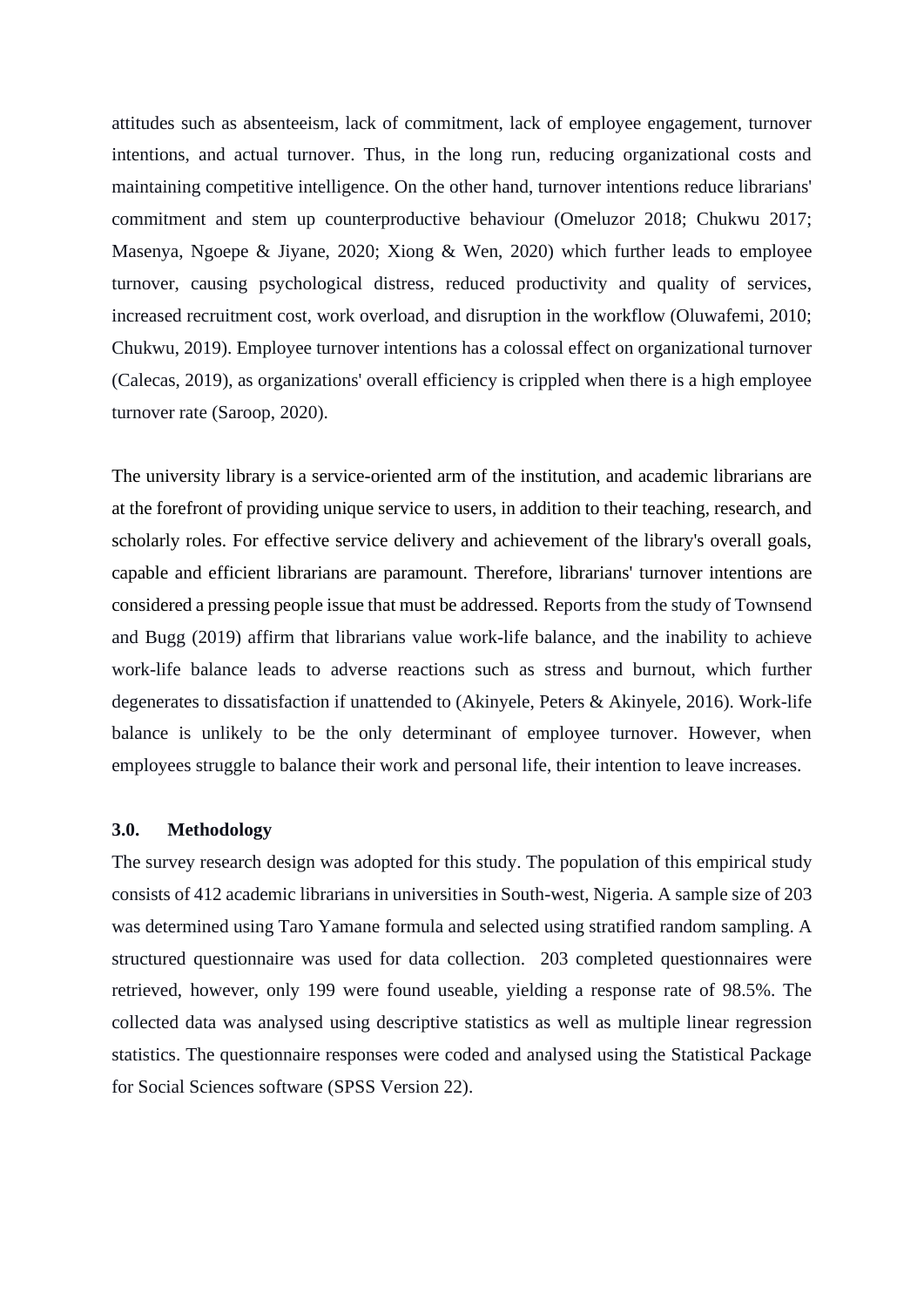## **4.0. Results and Discussion of Findings**

**4.1. Research question one:** What is the level of the turnover intention of librarians in university libraries in South-west Nigeria?

| <b>Items</b>                             | <b>VHL</b><br>Freq.      | HL<br>Freq.                  | <b>SHL</b><br>Freq. | $\mathbf L$<br>Freq.     | VL<br>Freq. | <b>Mean</b> | <b>Standard</b><br><b>Deviation</b> |
|------------------------------------------|--------------------------|------------------------------|---------------------|--------------------------|-------------|-------------|-------------------------------------|
| The level to which                       | (%)                      | (%)                          | (%)                 | (%)                      | (%)         | $(\bar{x})$ | (SD)                                |
| <b>Job satisfaction</b>                  |                          |                              |                     |                          |             | 3.35        | 0.95                                |
| My job does not fulfil my personal needs | 15                       | 30                           | 55                  | 79                       | 20          |             |                                     |
|                                          | (7.6)                    | (15.0)                       | (27.6)              | (39.8)                   | (10.0)      | 3.57        | 1.09                                |
| My current job has a negative effect on  |                          | 11                           | 71                  | 107                      | 10          |             |                                     |
| my personal well being                   |                          | (5.5)                        | (35.7)              | (53.8)                   | (5.0)       | 2.53        | 1.07                                |
| <b>Thoughts of quitting</b>              |                          |                              |                     |                          |             | 1.00        | 1.01                                |
| I consider leaving my job                | 19                       | 29                           | 47                  | 73                       | 31          |             |                                     |
|                                          | (9.5)                    | (14.6)                       | (23.6)              | (36.7)                   | (15.6)      | 2.32        | 1.08                                |
| I do not look forward to another day at  |                          |                              | 21                  | 85                       | 93          |             |                                     |
| work                                     | $\overline{a}$           | $\overline{\phantom{a}}$     | (10.5)              | (42.7)                   | (46.7)      | 1.27        | 1.13                                |
| <b>Costs of quitting</b>                 |                          |                              |                     |                          |             | 3.23        | 1.09                                |
| Fear of the unknown prevents me from     | 51                       | 73                           | 33                  | 18                       | 22          | 3.53        | 1.07                                |
| quitting                                 | (25.6)                   | (36.7)                       | (16.6)              | (9.0)                    | (11.0)      |             |                                     |
| Benefits from my current job prevents me | 29                       | 44                           | 39                  | 70                       | 8           | 3.43        | 1.11                                |
| from quitting                            | (14.6)                   | (22.1)                       | (19.6)              | (35.2)                   | (4.0)       |             |                                     |
| <b>Search for alternatives</b>           |                          |                              |                     |                          |             | 3.57        | 1.15                                |
| I actively search for alternative jobs   | 11                       | 41                           | $77\,$              | 70                       |             | 3.27        | 1.13                                |
|                                          | (5.5)                    | (20.6)                       | (38.9)              | (35.2)                   |             |             |                                     |
| I plan to start a business               | 55                       | 71                           | 13                  | 39                       | 21          | 4.18        | 1.18                                |
|                                          | (27.6)                   | (35.7)                       | (6.5)               | (19.6)                   | 10.5        |             |                                     |
| Probability of finding another job       |                          |                              |                     |                          |             | 4.25        | 1.03                                |
| More university libraries are being      | 73                       | 81                           | 40                  | 5                        |             | 4.57        | 1.09                                |
| established                              | (36.7)                   | (40.7)                       | (21.1)              | (2.5)                    |             |             |                                     |
| I can possibly get another job           | 61                       | 93                           | 45                  |                          |             | 4.89        | 1.11                                |
|                                          | (30.6)                   | (46.3)                       | (22.6)              | ÷                        |             |             |                                     |
| <b>Evaluating alternatives</b>           |                          |                              |                     |                          |             | 3.51        | 1.03                                |
| I will accept another job at the same    | 11                       | 44                           | 53                  | 70                       | 21          | 3.27        | 1.13                                |
| compensation level should I be offered   | (5.5)                    | (22.1)                       | (26.6)              | (35.2)                   | (10.5)      |             |                                     |
| I compare my present reward to that of   | 58                       | 51                           | 49                  | $\overline{\phantom{0}}$ | 41          | 3.83        | 1.07                                |
| other universities around me             | (29.1)                   | (25.6)                       | (24.6)              | ÷                        | (20.6)      |             |                                     |
| <b>Turnover intention</b>                |                          |                              |                     |                          |             | 2.13        | 1.01                                |
| I will quit my job soon                  | $\overline{\phantom{0}}$ | 5                            | 49                  | 80                       | 65          |             |                                     |
|                                          | $\overline{\phantom{0}}$ | (2.5)                        | (24.6)              | (40.2)                   | (32.7)      | 2.18        | 1.08                                |
| I plan to resign                         |                          |                              | 19                  | 98                       | 82          | 1.21        | 1.18                                |
| <b>Average Overall Mean</b>              |                          | $\qquad \qquad \blacksquare$ | (9.5)               | (49.2)                   | (41.2)      | 3.43        | 1.10                                |
|                                          |                          |                              |                     |                          |             |             |                                     |

|  |  |  | Table 4.1.1: Level of turnover intentions of librarians in university libraries |  |
|--|--|--|---------------------------------------------------------------------------------|--|
|  |  |  |                                                                                 |  |

**Source:** *Field Survey (2022)*

**KEY: VHL=Very High Level, HL=High Level, SHL=Somewhat High Level, LL=Low Level, VLL=Very Low Level\*\*\*Decision Rule: if mean is 1 to 1.79= Very Low Level, 1.80 to 2.59= Low Level, 2.60 to 3.39= Somewhat High Level, 3.40 to 4.19= High Level, 4.20 to 5 = Very High Level**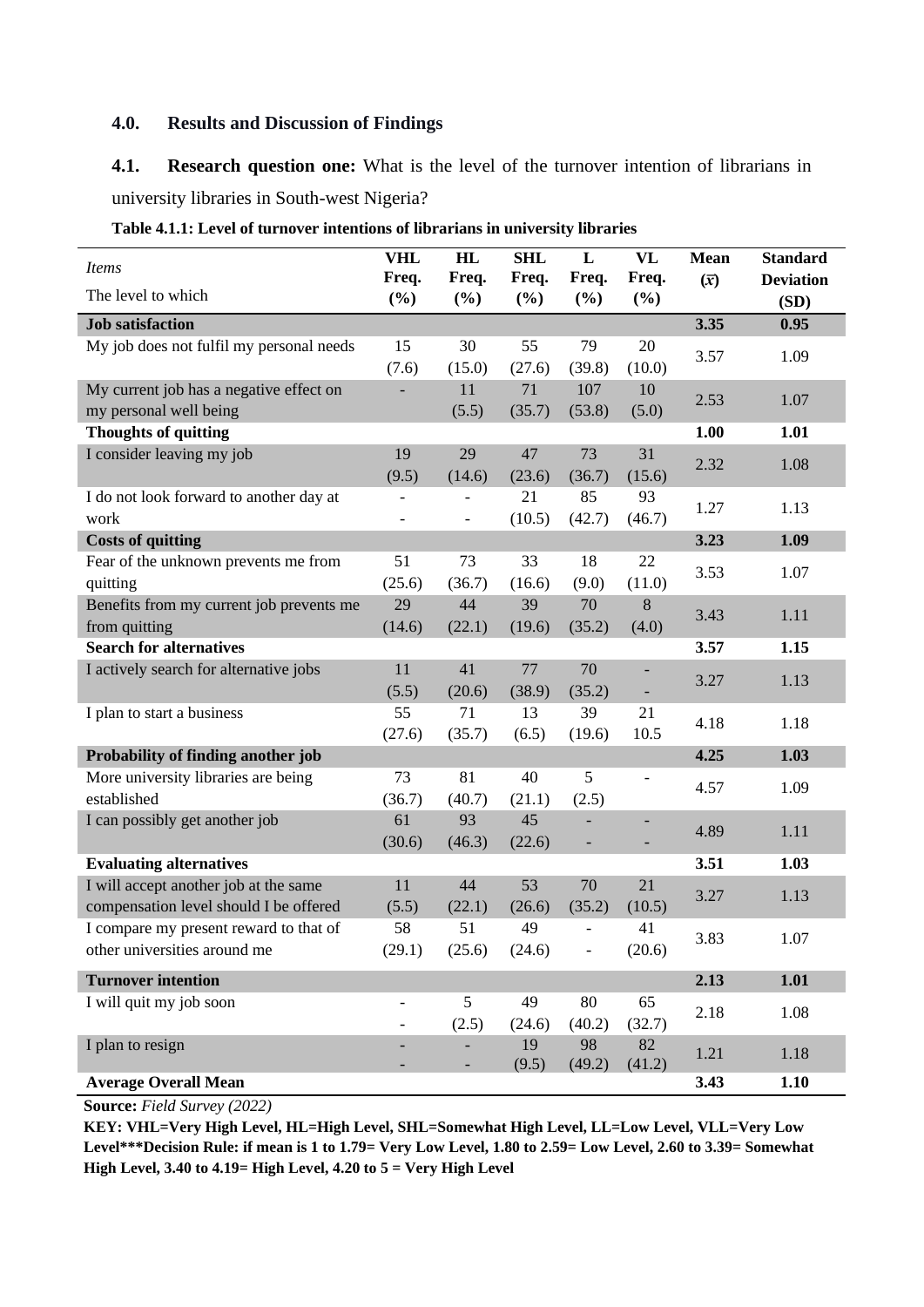Table 4.1. shows a high level of librarian's turnover intentions in universities in South-west Nigeria ( $\bar{x}$ = 3.43, SD= 1.10) on a 5-point scale. The results indicates that many librarians believe their current jobs do not fulfil their personal needs adequately  $(\bar{x} = 3.57)$  and impacts negatively on their personal well-being  $(\bar{x} = 2.53)$ . While few librarians consider leaving their current jobs ( $\bar{x}$ = 2.32), fear of the unknown has prevented majority from quitting ( $\bar{x}$ = 3.53). Hence the high level of active search for alternative jobs ( $\bar{x}$ = 3.27), and plan to start a business  $(\bar{x}=4.18)$ . Additionally, there is a consensus on the establishment of more universities at a very high level ( $\bar{x}$ = 4.57), signifying the high chances of librarians getting another job ( $\bar{x}$ = 4.89). Furthermore, many librarians ( $\bar{x}$  = 3.83) compare the reward system in their respective place of employment to that of other universities around and to a somewhat high level ( $\bar{x}$ = 3.27), many librarians indicated to a high level that if another job at the same pay level became available, they would accept it. Although the result shows that few librarians plan to quit their jobs soon ( $\bar{x}$  = 2.18) and only a few plans to resign from their current jobs ( $\bar{x}$  = 1.21), The general finding of this study, with a mean score of  $\bar{x}$  = 3.43 and a standard deviation of 1.10, indicates a high level of turnover intentions among librarians in universities in South-west, Nigeria.

The implication of this findings is that many librarians in universities in South-west Nigeria are unsatisfied with their present working conditions and have remained in their jobs until now due to a lack of a better option. However, there is a high level of active search for alternative jobs among librarians, which is also indicative that most librarians in the study area are just coping with their current jobs, with majority who are ready to change jobs or perhaps quit to start a business if facilitating conditions were to be met. This implication is obvious in the overall mean  $(\bar{x} = 3.43, SD = 1.10)$ , which indicates a high rate of turnover intentions among librarians in universities in South-west Nigeria.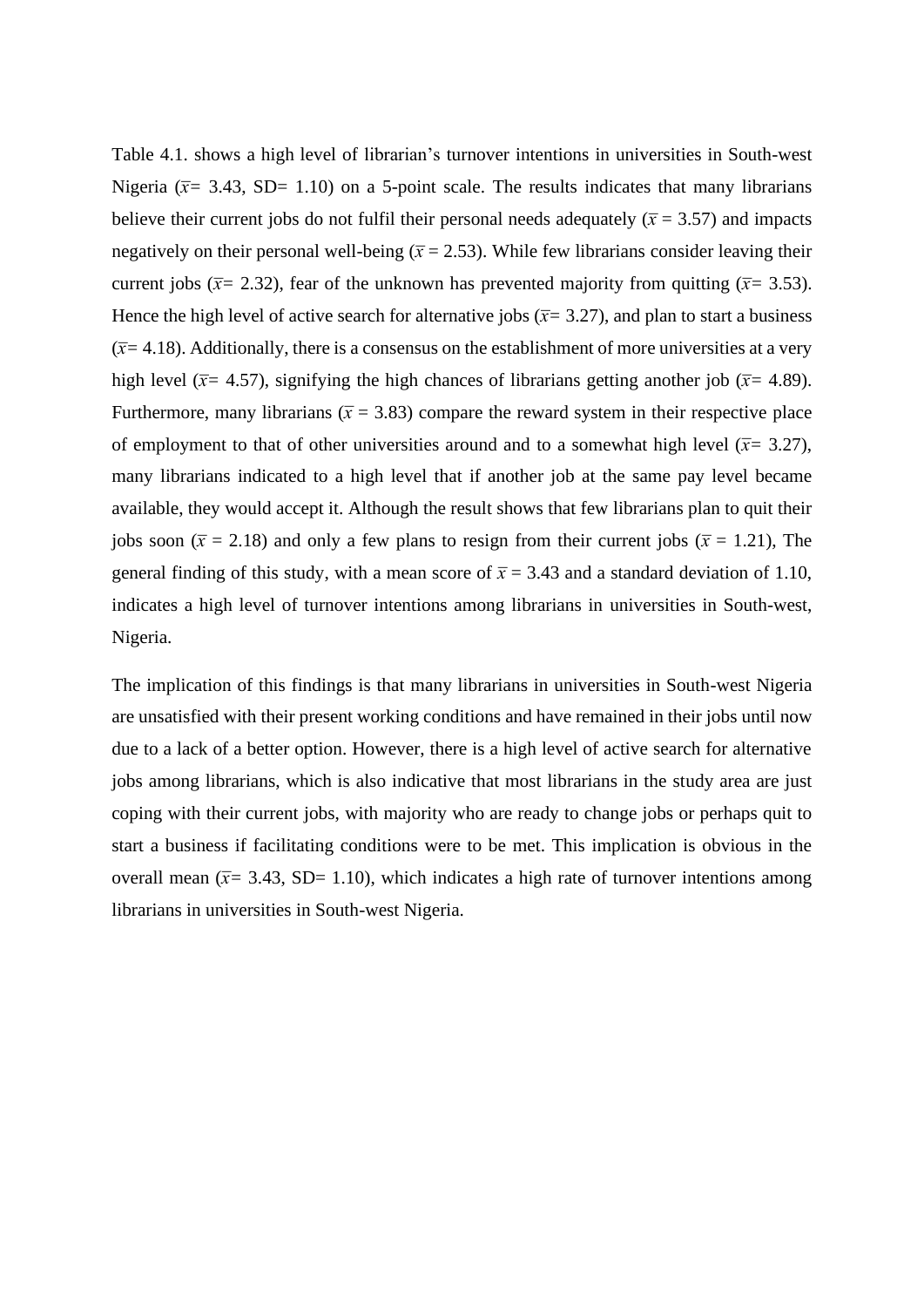**Research question two:** To what extent do librarians experience work-life balance in university libraries in Southwest Nigeria?

| <b>Items</b>                                       | <b>VGE</b>      | <b>GE</b>    | <b>SE</b>       | <b>VLE</b>   | <b>NA</b>      | <b>Mean</b> | <b>Standard</b>          |
|----------------------------------------------------|-----------------|--------------|-----------------|--------------|----------------|-------------|--------------------------|
| The extent to which                                | Freq.<br>$(\%)$ | Freq.<br>(%) | Freq.<br>$(\%)$ | Freq.<br>(%) | Freq.<br>(%)   | $(\bar{x})$ | <b>Deviation</b><br>(SD) |
| Work Interference with Personal Life (WIPL)        |                 |              |                 |              |                | 3.71        | 1.08                     |
| My personal life suffers because of work           | 51              | 97           | 33              | 10           | 8              |             |                          |
|                                                    | (25.6)          | (48.7)       | (16.6)          | (5.0)        | (4.0)          | 3.57        | 1.06                     |
| I neglect personal needs because of work           | 31              | 69           | 55              | 28           | 13             | 3.44        | 1.99                     |
|                                                    | (15.6)          | (34.7)       | (27.6)          | (14.0)       | (6.5)          |             |                          |
| I miss out on personal activities because of       | 66              | 81           | 42              | 10           |                | 3.99        | 0.09                     |
| work pressure                                      | (33.2)          | (40.7)       | (21.1)          | (5.0)        |                |             |                          |
| The amount of time I have for non-work             | 53              | 88           | 39              | 12           | $\overline{7}$ | 3.55        | 1.41                     |
| activities is inadequate                           | (26.6)          | (42.2)       | (19.6)          | (6.0)        | (3.5)          |             |                          |
| <b>Personal Life Interference with Work (PLIW)</b> |                 |              |                 |              |                | 3.31        | 1.16                     |
| I am too tired to be effective at work             | 13              | 29           | 55              | 81           | 21             | 3.73        | 1.18                     |
|                                                    | (6.5)           | (14.6)       | (27.6)          | (40.7)       | (10.5)         |             |                          |
| My work suffers because of my personal             |                 | 17           | 19              | 117          | 46             | 2.23        | 1.12                     |
| life                                               |                 | (8.5)        | (9.5)           | (57.8)       | (23.1)         |             |                          |
| It is hard to work because of personal             |                 | 18           | 77              | 101          | 3              | 2.16        | 1.20                     |
| matters                                            |                 | (9.4)        | (38.7)          | (50.7)       | (1.5)          |             |                          |
| My personal life drains me of energy for<br>work   | 9               | 13           | 79              | 93           | 5              | 2.10        | 1.13                     |
| <b>Work/Personal Life Enhancement</b>              | (4.5)           | (6.5)        | (39.7)          | (46.7)       | (2.5)          |             |                          |
| (WPLE)                                             |                 |              |                 |              |                | 3.70        | 1.11                     |
| My personal life gives me energy for my            | 15              | 11           | 81              | 79           | 13             | 2.18        | 1.14                     |
| job                                                | (7.5g)          | (5.5)        | (40.7)          | (39.7)       | (6.5)          |             |                          |
| My job gives me energy to pursue personal          |                 |              | 41              | 119          | 30             | 1.96        | 0.94                     |
| activities                                         |                 |              | (20.6)          | (59.8)       | (15.0)         |             |                          |
| My mood at work is good because of my              | 10              | 49           | 67              | 73           |                | 2.36        | 1.21                     |
| personal life                                      | (5.0)           | (24.6)       | (36.7)          | (36.8)       |                |             |                          |
| My personal life is good because of my job         | 41              | 63           | 81              | 5            | 9              | 3.91        | 1.15                     |
|                                                    | (20.6)          | (31.6)       | (40.7)          | (2.5)        | (4.2)          |             |                          |
| <b>Average Weighted Mean</b>                       |                 |              |                 |              |                | 3.39        | 1.13                     |

## **Table 4.2.: Extent to which librarians experience work-life balance**

**Source:** *Field Survey (2022)*

**KEY: VGE=Very great extent, GE=Great extent, SE=Some Extent, VLE=Very Little Extent, NA=Not at all \*\*\*Decision Rule: if mean is 1 to 1.79= Not at all, 1.80 to 2.59= Very Little Extent, 2.60 to 3.39= Some Extent, 3.40 to 4.19= Great extent, 4.20 to 5 = Very great extent**

Table 4.2. shows that librarians in universities in South-west Nigeria enjoy work-life balance to some extent ( $\bar{x}$ = 3.39, SD 1.13). The findings also suggest that librarians to a great extent (*x̅*= 3.71, SD 1.08) experience Work Interference with Personal Life (WIPL). This is obvious since, to a great extent  $(\bar{x}=3.57)$  their personal life suffers, they neglect personal needs to some extent ( $\bar{x}$ = 3.44), and they regularly miss out on personal activities ( $\bar{x}$ = 3.99), all as a consequence of job pressure. As a result, they devote inadequate time to non-work activities that improve their personal life  $(\overline{x}=3.55)$  to some extent.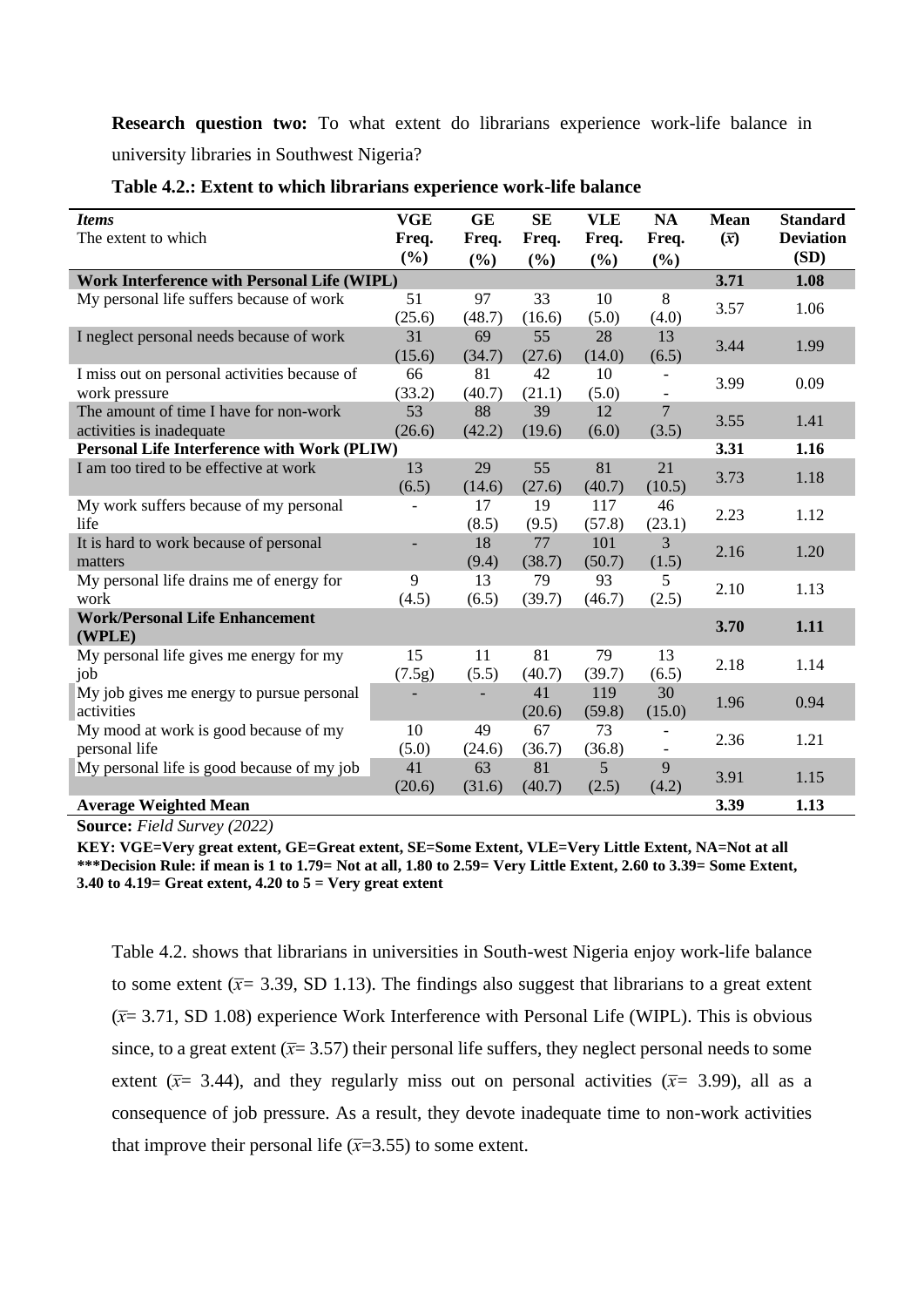Librarians, on the other hand, faced Personal Life Interference with Work (PLIW) to some extent ( $\bar{x}$ = 3.31, SD 1.16). Although there are indicators that they were frequently too fatigued to be productive at work ( $\bar{x}$ = 3.73), they never allowed their job to suffer as a consequence of personal life issues ( $\bar{x}$ = 2.23), nor did they encounter instances in which it became impossible to work as a result of personal issues  $(\overline{x} = 2.16)$ . Furthermore, librarians allowed their personal life to sap their job energies to a very little extent  $(\bar{x}=2.10)$ . Given that three indicators in this section point in opposing directions in terms of librarians' personal life interfering with their job, it is probable that other causes are to blame for librarians being too exhausted to be productive most of the time.

On the issue of Work/Personal Life Enhancement (WPLE) among librarians, the results showed that they experienced it to a great extent  $(\bar{x}= 3.70, SD 1.11)$ . This is evident in the analysis because, despite librarians indicating that their personal life gives them energy to do their jobs ( $\bar{x}$ = 2.18), pursue personal activities ( $\bar{x}$ = 1.96), and maintain a good mood at work  $(\bar{x}=2.36)$  to a very little extent, they maintained that their personal life is good because of their job to a great extent ( $\bar{x}$ = 3.91). Overall, the overall weighted mean from this analysis ( $\bar{x}$ = 3.39, SD 1.13) indicates that librarians in universities in South-west Nigeria experienced work-life balance to some extent. This implies that the extent of work-life balance among librarians in this study is somewhat lower than expected and in desperate need of improvement in order to reduce the likelihood of turnover intentions and to enable librarians to do their best at all times to deliver needed results to management and render efficient services to library users.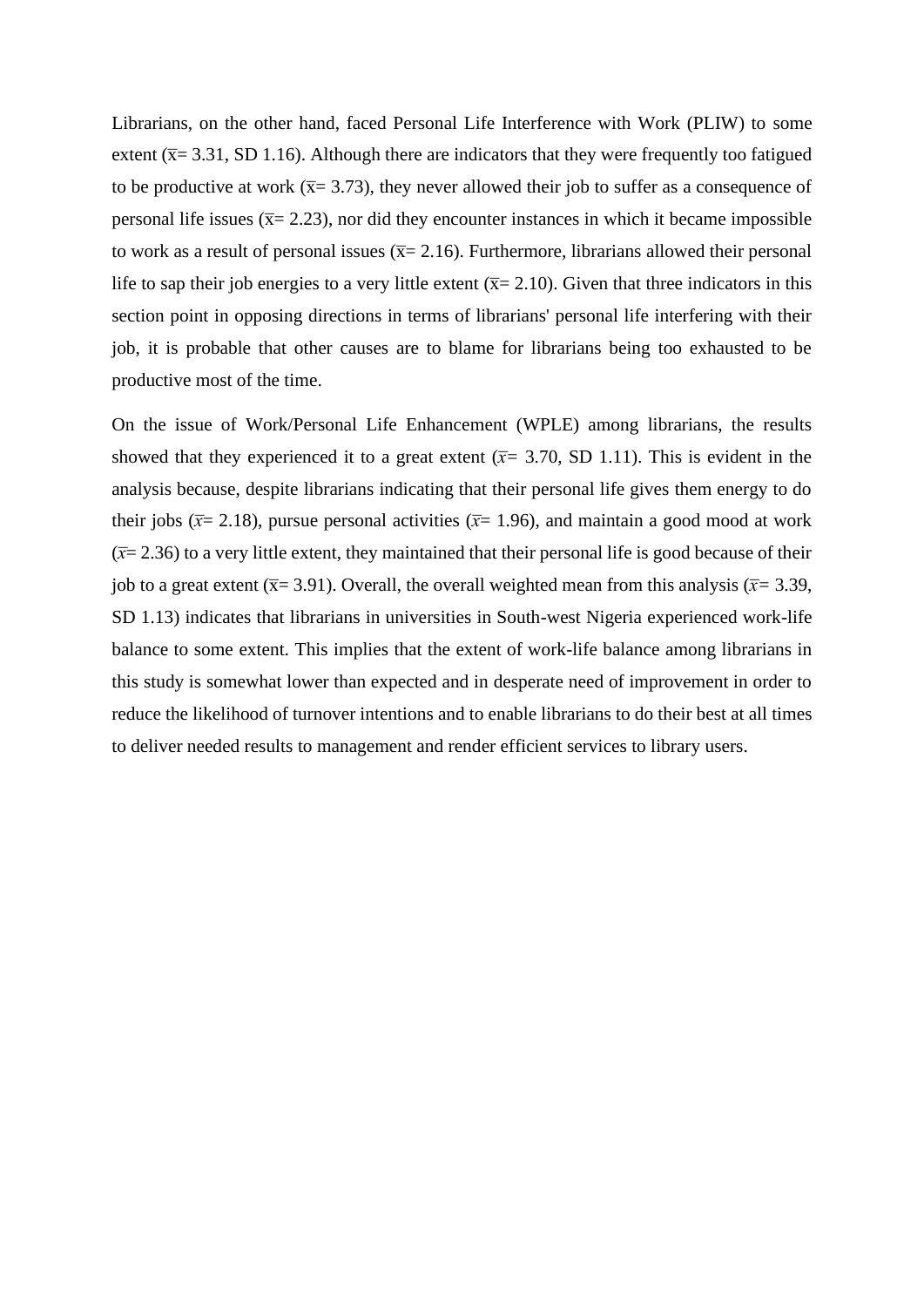## **4.3. Analysis and presentation of research hypotheses**

**H01:** Work-life balance has no significant influence on turnover intentions of librarians in universities in South-west Nigeria.

|                                                 |                          |                                              | <b>ANOVA</b>        |                                   |                                            |        |                     |
|-------------------------------------------------|--------------------------|----------------------------------------------|---------------------|-----------------------------------|--------------------------------------------|--------|---------------------|
|                                                 | Sum of<br><b>Squares</b> | df                                           |                     | <b>Mean</b><br>F<br><b>Square</b> |                                            |        | Sig.                |
| Regression                                      | 11311.805                | $\overline{2}$                               |                     | 6919.712                          | 187.005                                    |        | .000 <sup>b</sup>   |
| Residual                                        | 6317.722                 | 197                                          |                     | 35.231                            |                                            |        |                     |
| Total                                           | 17627.527                | 199                                          |                     |                                   |                                            |        |                     |
| $R = .343$                                      |                          |                                              | $R$ Square= .451    |                                   |                                            |        | Adj. R Square= .447 |
|                                                 |                          |                                              | <b>Coefficients</b> |                                   |                                            |        |                     |
| <b>Construct</b>                                |                          | <b>Unstandardized</b><br><b>Coefficients</b> |                     |                                   | <b>Standardized</b><br><b>Coefficients</b> |        | Sig.                |
|                                                 | B                        |                                              | Std. Error          |                                   | $Beta(\beta)$                              |        |                     |
| (Constant)                                      | 34.399                   |                                              | 2.617               |                                   |                                            | 12.762 | .000                |
| Job satisfaction                                | .211                     |                                              | .090                |                                   | .499                                       | 7.588  | .023                |
| Thoughts of quitting                            | .240                     |                                              | .105                |                                   | .501                                       | 9.833  | .000                |
| Cost of quitting                                | .318                     |                                              | .091                |                                   | .513                                       | 9.712  | .000                |
| Search for alternatives                         | .330                     |                                              | .109                |                                   | .422                                       | 9.709  | .000                |
| Probability of finding                          |                          |                                              |                     |                                   |                                            |        |                     |
| another job                                     | .311                     |                                              | .089                |                                   | .503                                       | 7.446  | .001                |
| Evaluating alternatives                         | .271                     |                                              | .081                |                                   | 405                                        | 7.811  | .000                |
| Turnover intention                              | .219                     |                                              | .093                |                                   | 511                                        | 8.930  | .003                |
| <b>Dependent Variable:</b> Turnover intentions. |                          |                                              |                     |                                   |                                            |        |                     |

**Table 4.3.1 ANOVA & Model Summary testing Significant Influence of Work-life balance on Turnover Intentions of university librarians**

**Source:** Field Survey 2022 *Note: β= Standardized Coefficient, significant at 0.05*

Table 4.3.1. Table 4.3.1 displays the findings of an investigation of the impact of work-life balance on the turnover intentions of librarians in universities in South-west Nigeria (F<sub>(2, 197)</sub> = 187.005, Adj.  $R^2 = 0.447$ , P $\leq$  0.05). Work-life balance had a significant influence on librarians' turnover intentions, accounting for up to 45.1% ( $\mathbb{R}^2$ -451) of the range in influence on librarians' turnover intentions. The coefficient analysis in the table explains further that job satisfaction (β=.499, P $\leq$ .05), thoughts of quitting (β=.501, P $\leq$ .05), cost of quitting (β=.513, P $\leq$ .05), searching for alternatives ( $\beta$ =.422, P<.05), probability of finding another job ( $\beta$ =.503, P<.05), evaluating alternatives ( $\beta$ =.503, P $\leq$ .05), and turnover intentions ( $\beta$ =.511, P $\leq$ .05) all had a strong significant influence on librarians' turnover intentions.

With this evidence, the null hypothesis was rejected and restated as follows: Work-life balance will have a significant influence on librarian turnover intentions in universities in South-West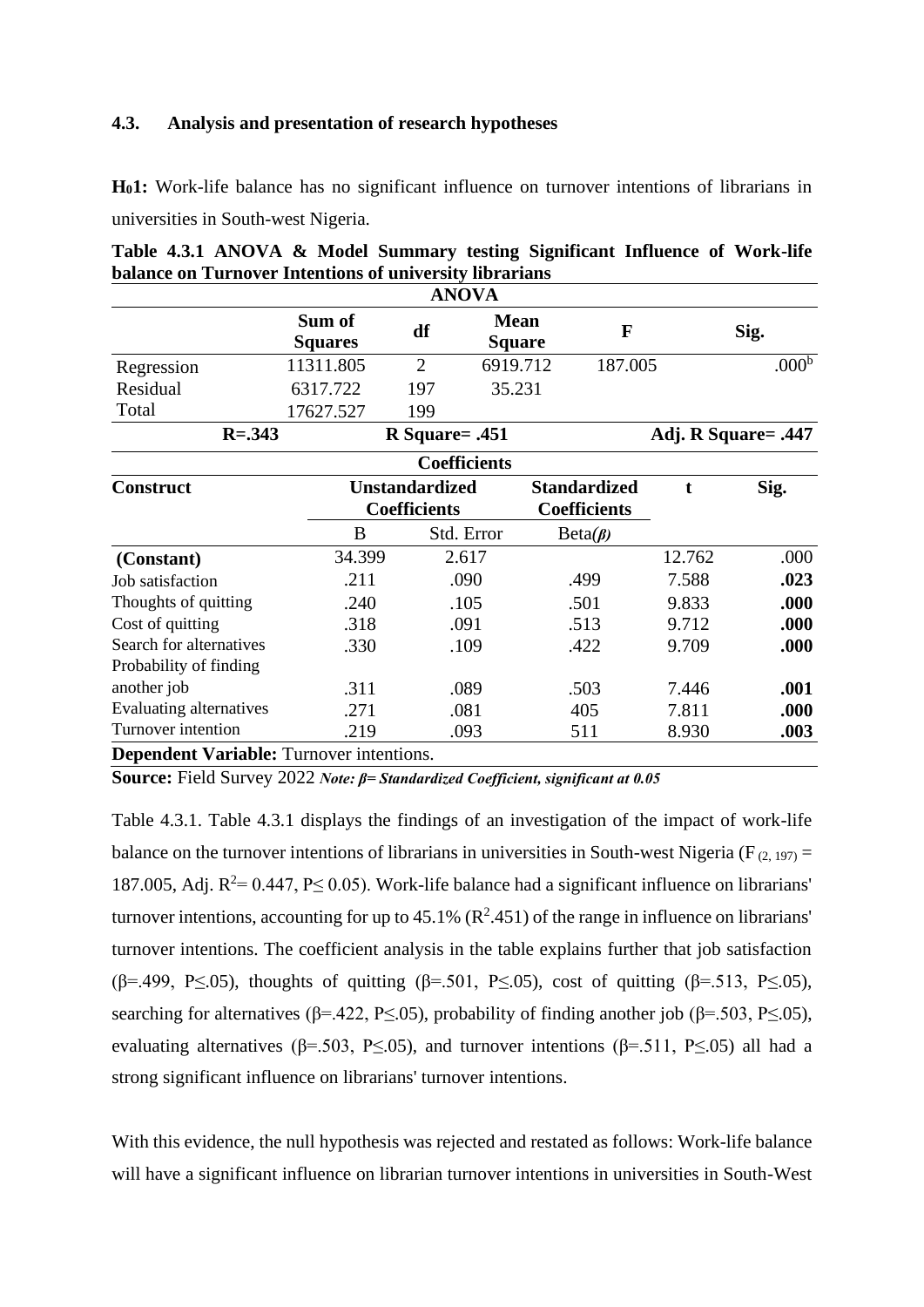Nigeria. This result suggests that the better the work-life balance experienced by librarians in South-western universities, the lower their proclivity for turnover intentions.

## **4.5. Discussion of Findings on Data from Research Questions**

This study's findings confirm a high level of turnover intentions among librarians in universities in South-west, Nigeria, ensuing from the high level of dissatisfaction with their current jobs. Consequently, the engagement in search of alternative jobs is high ( $\bar{x}$ = 3.57). This finding is similar to that of Hamzat, Abata-Ebire, Ogunjinmi, and Babarinde (2020) and Aiyebelehin, Odiachi, and Omoregie (2020) who discovered a high rate of turnover intentions among library and information professionals, with a lot of librarians planning to quit as soon as an opportunity presents itself. In addition, the indicators for measuring turnover intentions identified by Mobley (1978), job dissatisfaction, cost of quitting, search for alternatives, probability of finding another job and evaluation of alternatives were found to be high in the current study. There are indications that it is only a matter of time before librarians declare their intention to voluntarily leave their current organizations and join new ones. This is consistent with Calecas' (2019) claim that when turnover intentions are high, the turnover rate is also high.

Furthermore, the findings of this study indicated that some extent librarians in south-west Nigeria experience work-life balance, with an average weighted mean score of 3.39 on a scale of 5 points. The calculated value of *F-*statistics = 187.005 was significant at the 0.000 alpha level, indicating that respondents value work-life balance to some extent. According to the analysis table, the Adjusted R Square=0.451 can account for up to 45.1 % variation in the level of work-life balance among participants, implying that work-life balance has a significant influence on the extent to which turnover intentions exist among librarians in South-west Nigeria (F  $(2, 197) = 187.005$ , Adj. R<sup>2</sup>= 0.447, P \le 0.05). The significant influence of job satisfaction (β=.499, P<.05), thoughts of quitting (β=.501, P<.05), cost of quitting (β=.513, P $\leq$ .05), searching for alternatives (β=.422, P $\leq$ .05), probability of finding another job (β=.503, P $\leq$ .05), and evaluating alternatives ( $\beta$ =.503, P $\leq$ .05) shown in the findings indicate that librarians in South-west Nigeria experienced work-life although not at the highest level. This implies that majority of them may have remained in their current jobs due to a lack of better options.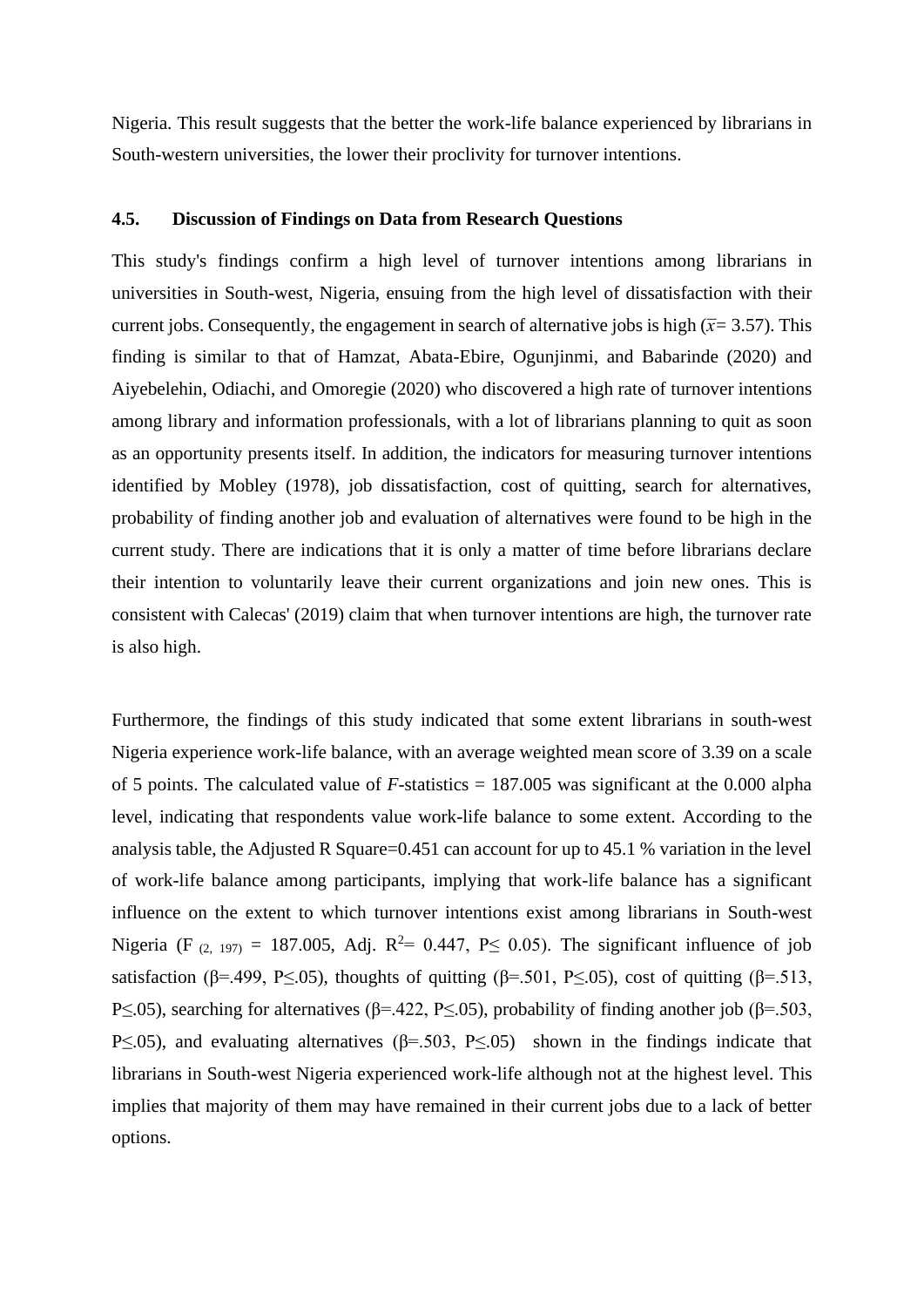This is further demonstrated by the fact that librarians' Work Interference with Personal Life (WIPL) was extremely high, with a mean score of 3.77, with many librarians indicating that they miss out on personal life activities due to work pressures. This reality, without a doubt, implies that most employees struggle to balance work time with family and other personal issues, which can lead to dissatisfaction and unhappiness despite being gainfully employed (Chemirmir, Musebe & Nassiuma, 2017).

This study supports Greenhaus, Collins, and Shaw's (2003) claim that people who have a family-life balance are happier than those who strike a work-life balance. They asserted that, while people rely on their profits from work and business to support their families and leisure activities, they experience high levels of stress and anxiety when work absorbs a big percentage of their lives. Their emphasis on the three dimensions of work-life balance (Greenhaus et al., 2003), which include time balance, involvement balance, and satisfaction balance, emphasizes the importance of individuals striving for balance in the interference that occurs between work and personal life in order to experience the complementary benefit derivable from both ends.

## **Conclusion**

The overall aim of this study was to examine the influence of work-life balance on librarians' intentions to leave university libraries in South-west, Nigeria. Based on the findings of the study, librarians experienced work-life balance to some extent. It can be concluded that the issue of work-life balance for librarians is crucial and influences their decisions to leave or stay in an institution. This suggests that until librarians experience improved Work-life balance, the likelihood of high-rate turnover intentions will persist, and it will only be a matter of time before actual turnover occurs.

### **Recommendations**

1. The level of work-life balance experienced by librarians in this study was found to be lowest in the domain of Work Interference with Personal Life (WIPL), with many librarians indicating that work interferes with their personal lives. University library management must therefore assist librarians in achieving better work-life balance by implementing a more flexible work schedule that reduce to the barest minimum work interference with personal life.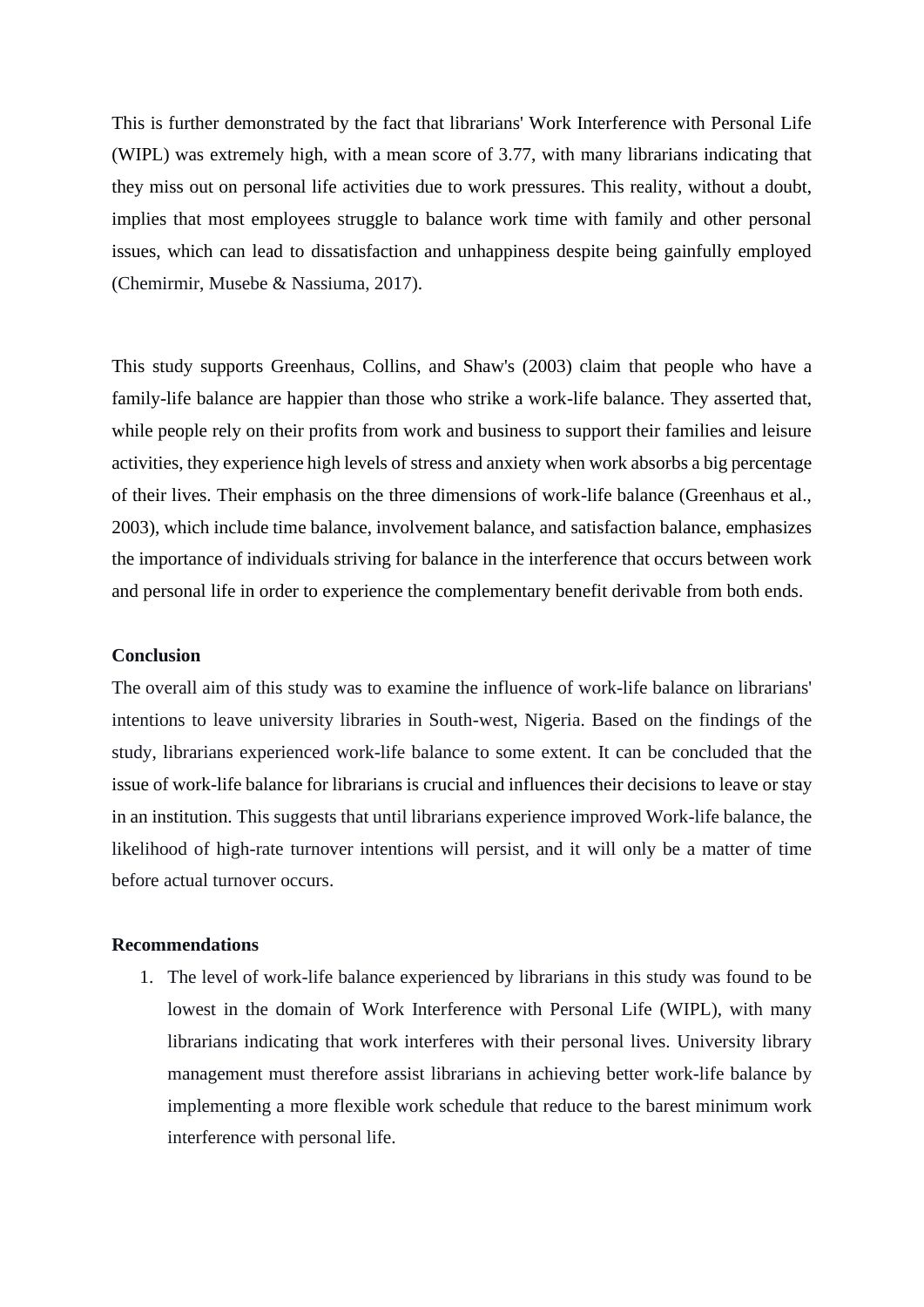- 2. Adequate consideration must be given to adopting policies and relevant initiatives that promote work-life balance of librarians in Nigeria university libraries.
- 3. It is not enough to adopt work-life balance policies, supportive management and organizational culture are required for librarians to take advantage and enjoy work-life balance initiatives.
- 4. Finally, work-life balance policy and initiatives should be communicated to employees for the sake of awareness.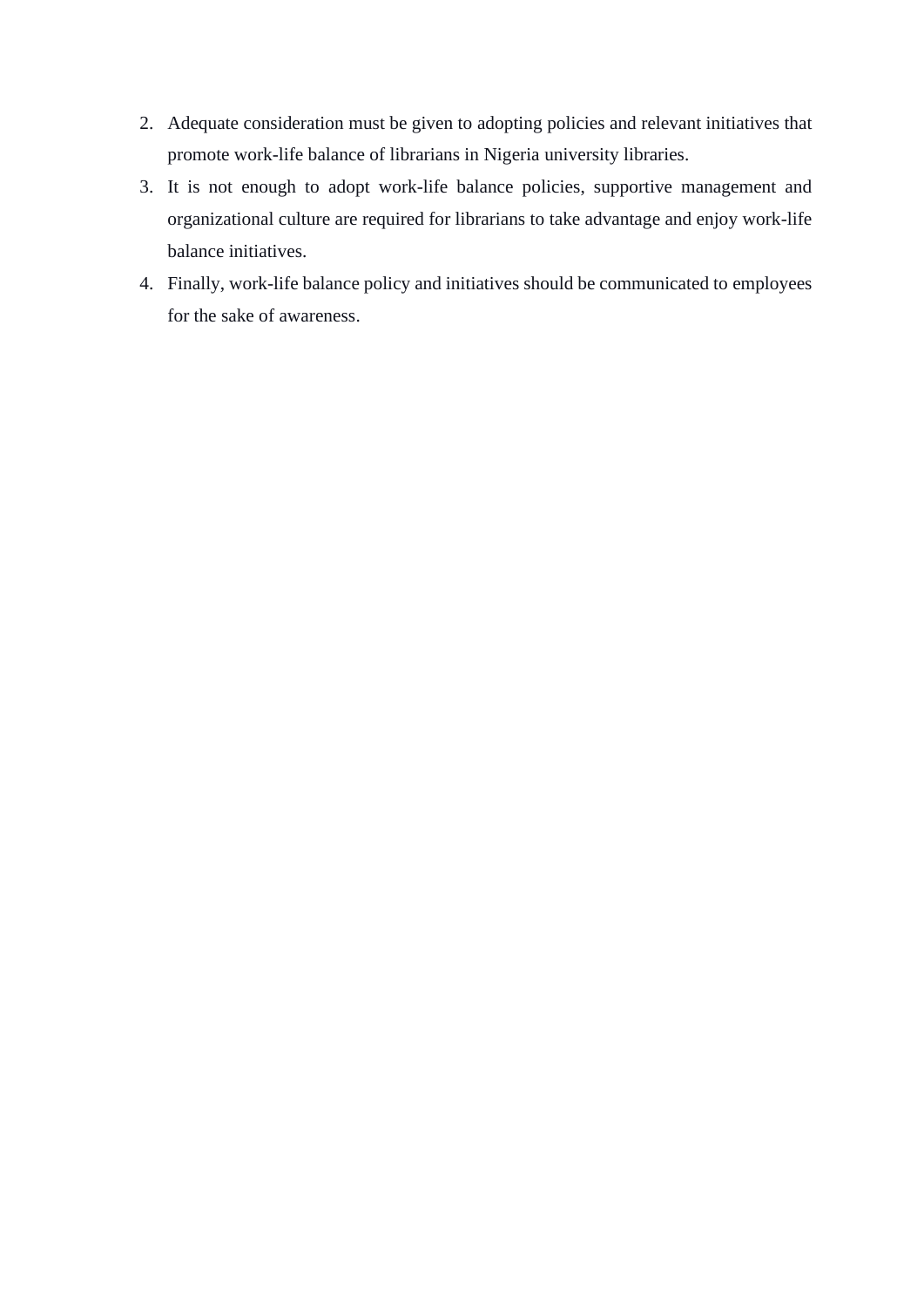## **References**

- Akinyele S., Peters M. & Akinyele, F. (2016). Work-Life Balance Practices as Panacea for Employee Performance: Empirical Evidence from River State Television, Nigeria. *Arabian Journal of Business and Management Review (Oman Chapter)*, 6(5), 34-47.
- Alla, A.A. & Rajaa, M.O. (2019). A Review of the Literature on Employee Turnover. *American International Journal of Social Science,* 8(3).
- Aiyebelehin, A.J., Odiachi, R. & Omoregie, B. (2020). Leadership styles, promotion opportunities, and salary as correlates of turnover intentions among librarians in Nigerian university libraries. IAFOR *Journal of Literature & Librarianship,* 9(2), 56- 66.
- Calecas, K. J. (2019). Job satisfaction, employee engagement, and turnover intention in Federal employment*.* Available from ProQuest Dissertations & Theses A&I. (2236393436). Retrieved from <https://search.proquest.com/docview/2236393436?accountid=193329>
- CEO Magazine (2018). Work-life balance: How does your country stack up? [https://www.theceomagazine.com/lifestyle/health-wellbeing/work-life-balance](https://www.theceomagazine.com/lifestyle/health-wellbeing/work-life-balance-country-stack/)[country-stack/](https://www.theceomagazine.com/lifestyle/health-wellbeing/work-life-balance-country-stack/)
- De Sivatte, I., Gordon, J. R., Rojo, P., & Olmos, R. (2015). The impact of work-life culture on organizational productivity. *Personnel Review, 44*(6), 883-905. <https://doi.org/10.1108/PR-12-2013-0226>
- Dunne, H. (2007). Putting balance into business: Work/life balance as a business strategy for avoiding braindrain. *Strategic HR Review*, 6(6), 28-31.
- Fishbein, M. & Ajzen, I. (1975). *Belief, attitude, intention and behavior: An introduction to theory and research*. Reading: Addison-Wesley Publishing Company.
- Fyn, A., Heady, C., Foster-Kaufman, A. & Hosier, A. (2019). Why we leave: exploring Academic librarian turnover and retention strategies. Recasting the narrative: The proceeding of the ACRL 2019 conference. 139-149. [http://www.ala.org/acrl/sites/ala.org.acrl/files/content/conferences/confsandpreconfs/2](http://www.ala.org/acrl/sites/ala.org.acrl/files/content/conferences/confsandpreconfs/2019/WhyWeLeave.pdf) [019/WhyWeLeave.pdf](http://www.ala.org/acrl/sites/ala.org.acrl/files/content/conferences/confsandpreconfs/2019/WhyWeLeave.pdf)
- Greenhaus, J. H., Collins, K. M., & Shaw, J. D. (2003). The relation between work-family balance and quality of life. *Journal of Vocational Behavior,* 63(3), 510–531.
- Hamzat, S. A., Abata-Ebire, B., Ogunjinmi, T. T., & Babarinde, O. A. (2020). Influence of ownership structure and leadership styles on turnover intention of LIS professionals: Empirical evidence from private universities in Osun state Nigeria. *Library Philosophy and Practice,* , 1-15. Retrieved from [https://www.proquest.com/scholarly](https://www.proquest.com/scholarly-journals/influence-ownership-structure-leadership-styles/docview/2467628210/se-2)[journals/influence-ownership-structure-leadership-styles/docview/2467628210/se-2](https://www.proquest.com/scholarly-journals/influence-ownership-structure-leadership-styles/docview/2467628210/se-2)

Idiegbeyan-ose, J. & Opeke, R., Nwokeoma, N.M. & Osinulu, I. (2018). Influence of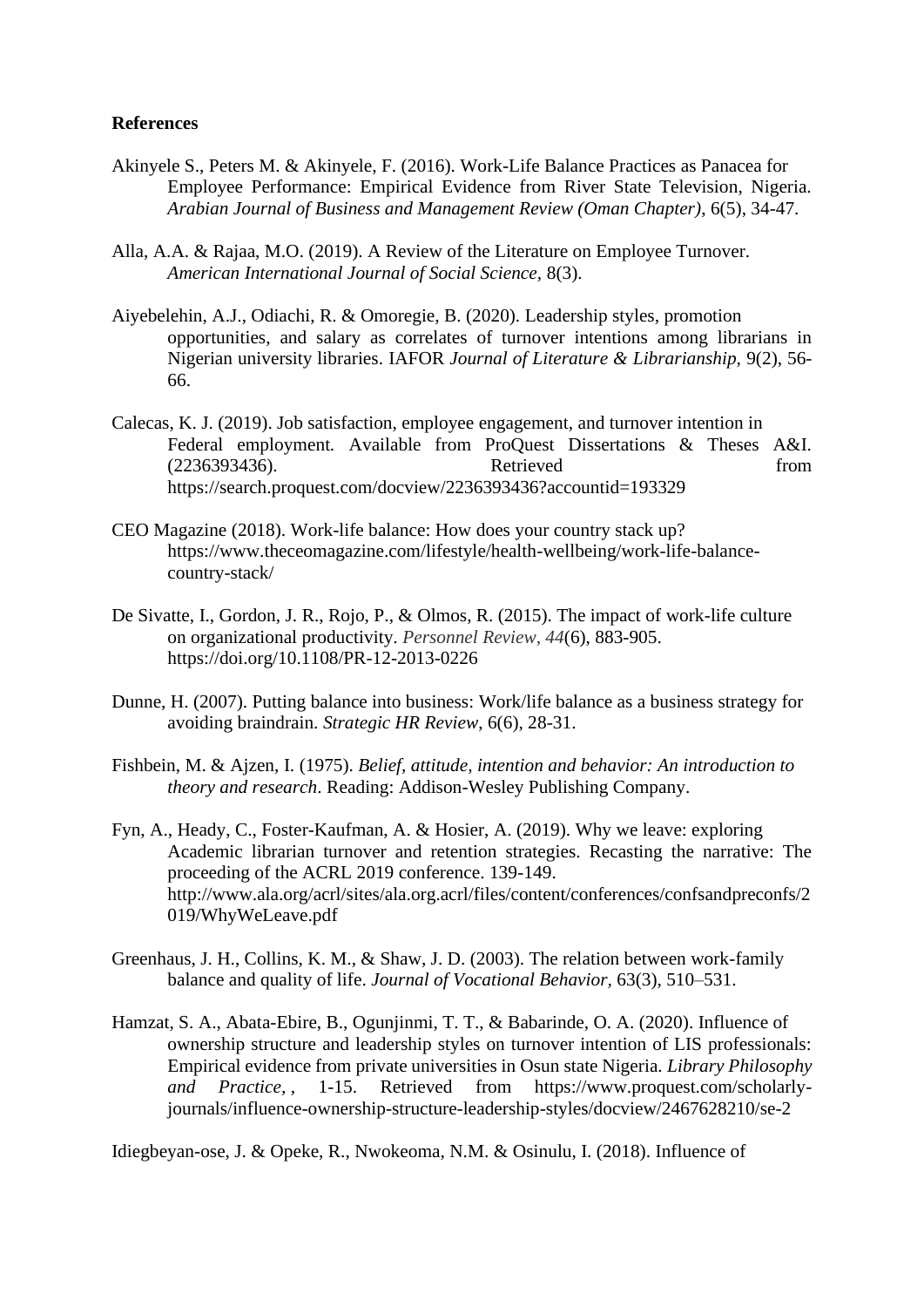Organisational Culture on Turnover Intention of Library Staff in Private University Libraries, South-West Nigeria. *Academy of Strategic Management Journal,* 17(4), 1- 13.

- Jaharuddin, N. S., & Zainol, L. N. (2019). The impact of work-life balance on job engagement and turnover intention. *The Southeast Asian Journal of Management,* 13(1), 106-117. doi:10.21002/seam.v13i1.10912.
- Kaushal, P. (2019). Work life balance in relation to work stress: A study of IT professionals of pune city. *BVIMSR's Journal of Management Research,* 11(2), 114-123. Retrieved from<https://search.proquest.com/docview/2331375890?accountid=193329>
- Lestari, D., & Margaretha, M. (2021). Work life balance, job engagement and turnover intention: Experience from Y generation employees. *Management Science Letters*, 165-170.
- Masenya, S.J. (2019). Determinants of Turnover Intentions of Librarians at the City Of Johannesburg Libraries: Implications on Provision of Library Services. Dissertation submitted to information science, University of South Africa.
- Masenya, M., Ngoepe & Jiyane, V. (2020). Determinants of turnover intentions of librarians at the City of Johannesburg libraries in Gauteng province, South Africa Johannes. *South African Journal of Libraries and Information Science*, 86(1), 73-83.
- Mensah, A., & Adjei, N.K. (2020). Work-life balance and self-reported health among working adults in Europe: a gender and welfare state regime comparative analysis. *BMC Public Health*, 20**,** 1052 [https://doi.org/10.1186/s12889-020-09139-w](https://doi.org/10.1186/s12889-020-09139-)
- Nwinyokpugi, P. (2017). Work-life balance and employees' productivity in the Nigeria hospitality industry. *International Journal of Economics, Business and Management Research,* 1(5), 461-474.
- OECD (2019). OECD Better life index: Work life balance. https://www.oecdbetterlifeindex.org/topics/work-life-balance/
- Okeke, M.N. (2017). Work Life Balance and Job Satisfaction in Selected Banks in Anambra State. *Global Journal of Applied, Management and Social Sciences,* 14*,* 80-95.
- Oludayo, O., Falola, H., Ahaka, O. & Fatogun, D. (2018). Work-Life Balance Initiative As A Predictor of Employees' Behavioural Outcomes. *Academy of Strategic Management Journal, 17(1),* 1-17.
- Olufemi, O.J. (2014). Predictors of Turnover Intention among Employees in Nigeria's Oil Industry. *Organizations and Markets in Emerging Economies,* 42(8), 42-63.
- Oyetola, S.O. (2013). Influence of Job Satisfaction on Turnover Intentions of Library Personnel in Selected Universities in Southwest Nigeria. *Library Philosophy and Practice (e-journal).*